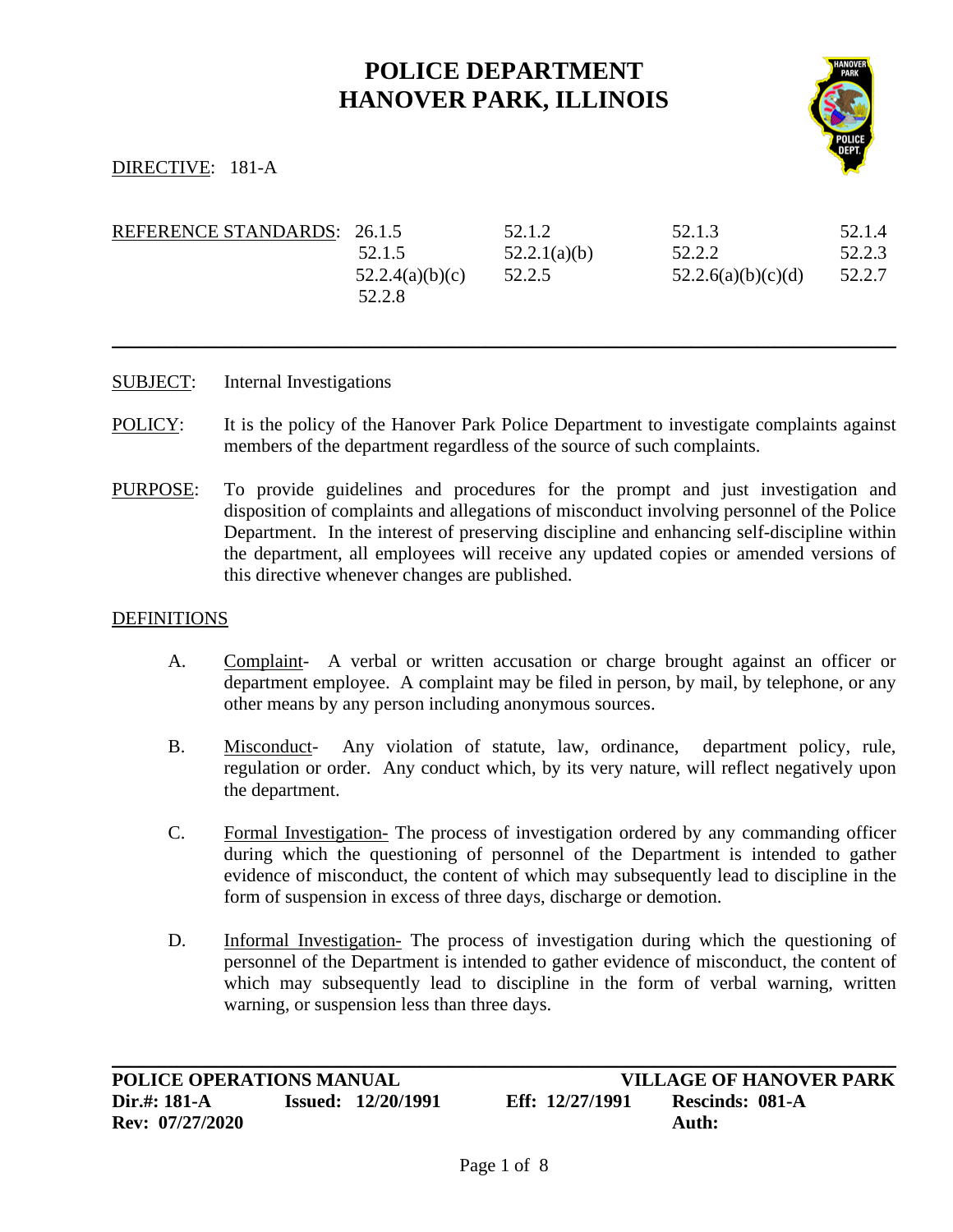- E. Inquiry- A meeting between supervisory personnel and a departmental employee, the purpose of which is to mediate a citizen complaint or to discuss facts in order to determine whether an investigation should be initiated. In lieu of such meeting, a written report explaining employee actions may be requested by supervisory personnel.
- F. Interrogation- The questioning of an employee pursuant to the formal investigative procedures in connection with an alleged violation of the department's rules which may be the basis for filing charges seeking the employee's suspension, removal, or discharge. The term does not include questioning (1) as part of an informal inquiry or (2) relating to minor infractions of agency rules which may be noted on the employee's record which may not in themselves result in removal, discharge or suspension in excess of three (3) days.

## I. ADMINISTRATION

- A. General Aspects
	- 1. Internal investigations are initiated upon receipt of an allegation of employee misconduct.
	- 2. The Deputy Chief of Support Services shall coordinate the department's internal investigation process. (52.1.2)
	- 3. Internal investigations of police officers shall follow the procedures set forth in the "Uniform Peace Officers' Disciplinary Act", 50 ILCS 725/ et seq. (Appendix E)
- B. Responsibility
	- 1. All department personnel are required to cooperate with the investigation of personnel misconduct.
	- 2. The Deputy Chief of Support Services reports directly to the Chief of Police in all matters involving internal affairs investigations. (52.1.3)
	- 3. Responsibilities of the Deputy Chief of Support Services for the internal investigations function include, but are not necessarily limited to:
		- a. The administration, operation and investigation of all complaints.
		- b. The independent investigation of the complaint or the preliminary investigation and assignment of the case.
		- c. The expeditious completion of all investigations.
		- d. The creation of a file to be known as the Internal Investigation Control file which contains the following information:
			- 1) Case number
			- 2) Name and rank of the accused department member
			- 3) Date and time of receipt of the first written report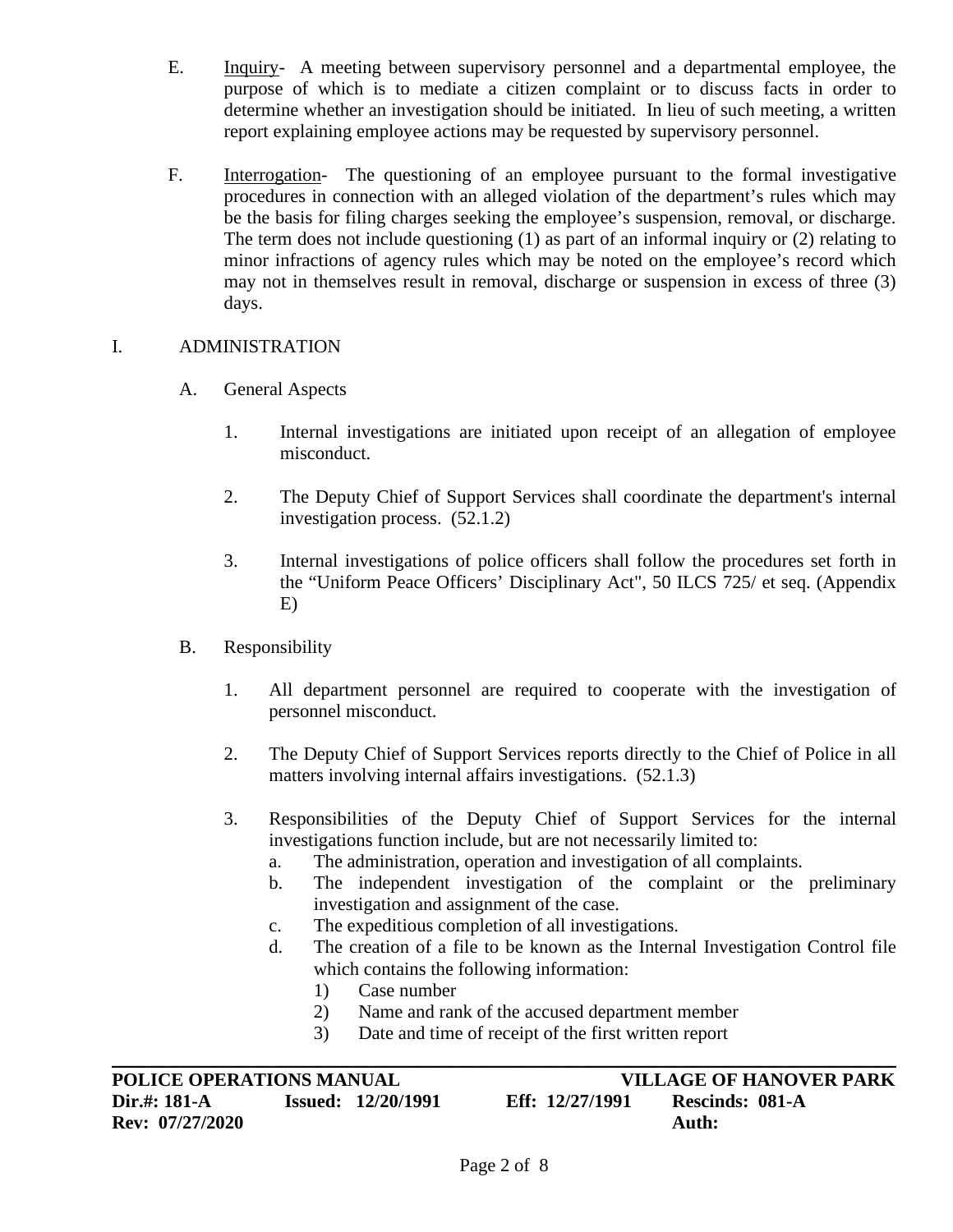- 4) A brief description of the nature of the allegation
- 5) A short synopsis of investigative findings
- 6) The date and nature of the final disposition
- e. The maintenance and safe guarding of the internal investigation file.
- f. The limiting of access to internal investigation files except by authorization of the Deputy Chief of Support Services or Chief of Police.
- g. The Deputy Chief of Support Services may conduct an investigation at the request of any member of the department who makes an allegation of misconduct on the part of another employee or the employee's immediate supervisor(s).

## II. INITIATING AN INVESTIGATION

- A. Administrative Guidelines
	- 1. The Personnel Complaint Report form should be used to record allegations of employee misconduct. (Appendix A)
	- 2. The information recorded on this form should be sufficient to begin an investigation into the events surrounding the allegation.
	- 3. Based upon the information received, allegations of employee misconduct are pursued by the department either as formal investigations or informal inquiry.
- B. Responsibility (26.1.5)
	- 1. The supervisor receiving the complaint:
		- a. Takes and investigates all complaints, including those received in person, voicemail, email, written letters, and social media messages.
		- b. If the complaint is about a minor issue that does not involve a violation of any policy or law, it may be handled by the on-duty supervisor. These may include:
			- 1) Clarification of police procedure
			- 2) Alleged rudeness or "attitude" of the employee
			- 3) Clarification of department polices and procedures
		- c. The supervisor will document the matter in the employee's evaluation notes and ensure the complainant was or is notified of the outcome.
		- d. If the complaint is about major issue or involves a violation of any policy or law, the on-duty supervisor completes the Personnel Complaint Report regardless of whether the allegation is received in person at the department, by phone, or at some other location or by some other means.
		- e. Forwards the completed Personnel Complaint Report to the Deputy Chief of Support Services no later than the end of the supervisor's working shift.
		- f. If the supervisor receives an allegation of misconduct, indicating the need for immediate action, the Deputy Chief of Support Services should be notified as soon as possible.

**POLICE OPERATIONS MANUAL VILLAGE OF HANOVER PARK**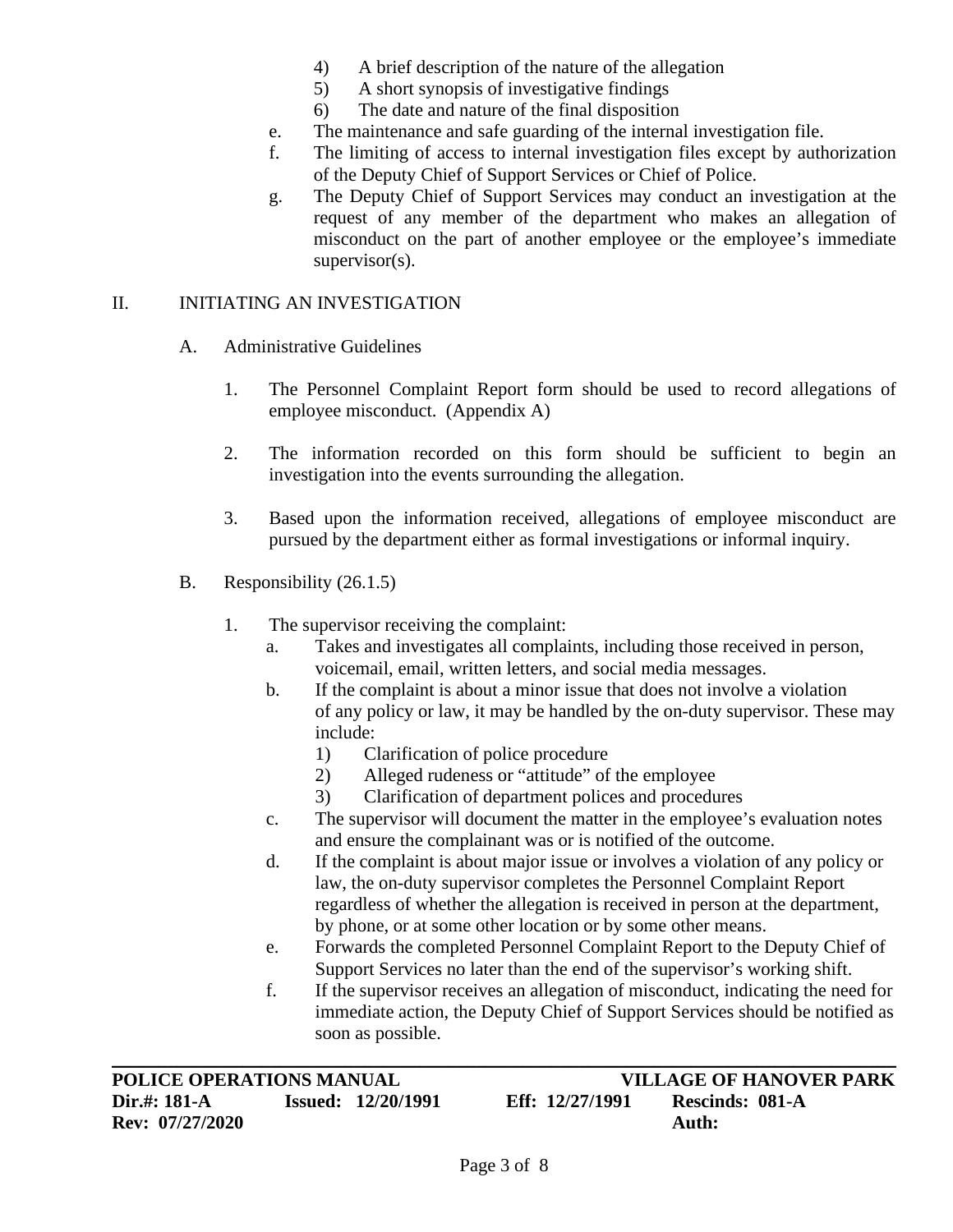- 2. The Deputy Chief of Support Services:
	- a. Assigns the Personnel Complaint Report an internal investigation case number.
	- b. Enters the case in the internal investigation file.

## III. FORMAL AND INFORMAL INVESTIGATIONS

- A. Administration
	- 1. An internal investigation is determined to be formal or informal by the Deputy Chief of Support Services based upon the nature and complexity of the allegation.
	- 2. Formal Investigations
		- a. A formal investigation is conducted on serious allegations of misconduct where one or more investigators are assigned to gather evidence and obtain formal interview statements from witnesses and other involved parties.
		- b. Examples of personnel investigation that may be determined to be formal include but are not limited to allegations of: (52.2.1b)
			- 1) Violations of the law
			- 2) Serious moral misconduct
			- 3) Use of excessive force
		- c. When an investigation is classified as formal, the Chief of Police shall be notified immediately by the Deputy Chief of Support Services. (52.2.2)
		- d. If the employee is a sworn police officer, within 10 days, he/she will be issued a written notification of investigation, (Appendix B), Administrative Interrogation Rights, (Appendix C), and a copy of the Uniform Peace Officers' Disciplinary Act, (Appendix E). If the employee is a civilian, within 10 days, he/she will be issued a written notification of investigation, (Appendix A), and the Administrative Interrogation Rights, (Appendix D). (52.2.5)
		- e. Pursuant to the provisions of the Illinois Peace Officers' Disciplinary Act, 50 ILCS 725/3.8b, a complaint against a sworn peace officer resulting in a formal investigation, shall be supported by a sworn affidavit, (Appendix F).
		- f. Notification of Interrogation, (Appendix G), and Waiver of Counsel and Request to Secure Counsel, (Appendix I), will be used for sworn officers. Notification of Interrogation, (Appendix H), will be used for civilian employees.
		- g. The Chief of Police or his designee can require that an employee submit to investigative methods including but not limited to being photographed, participate in a line up, submit financial disclosure statements, submit to medical, psychological or laboratory examinations when such actions are specifically related to the matter that is under investigation. (52.2.6 a, b, c, d)
		- f. The Chief of Police, Deputy Chief of Support Services, or an appropriate designee will maintain contact with any complainant. This includes:

**POLICE OPERATIONS MANUAL VILLAGE OF HANOVER PARK**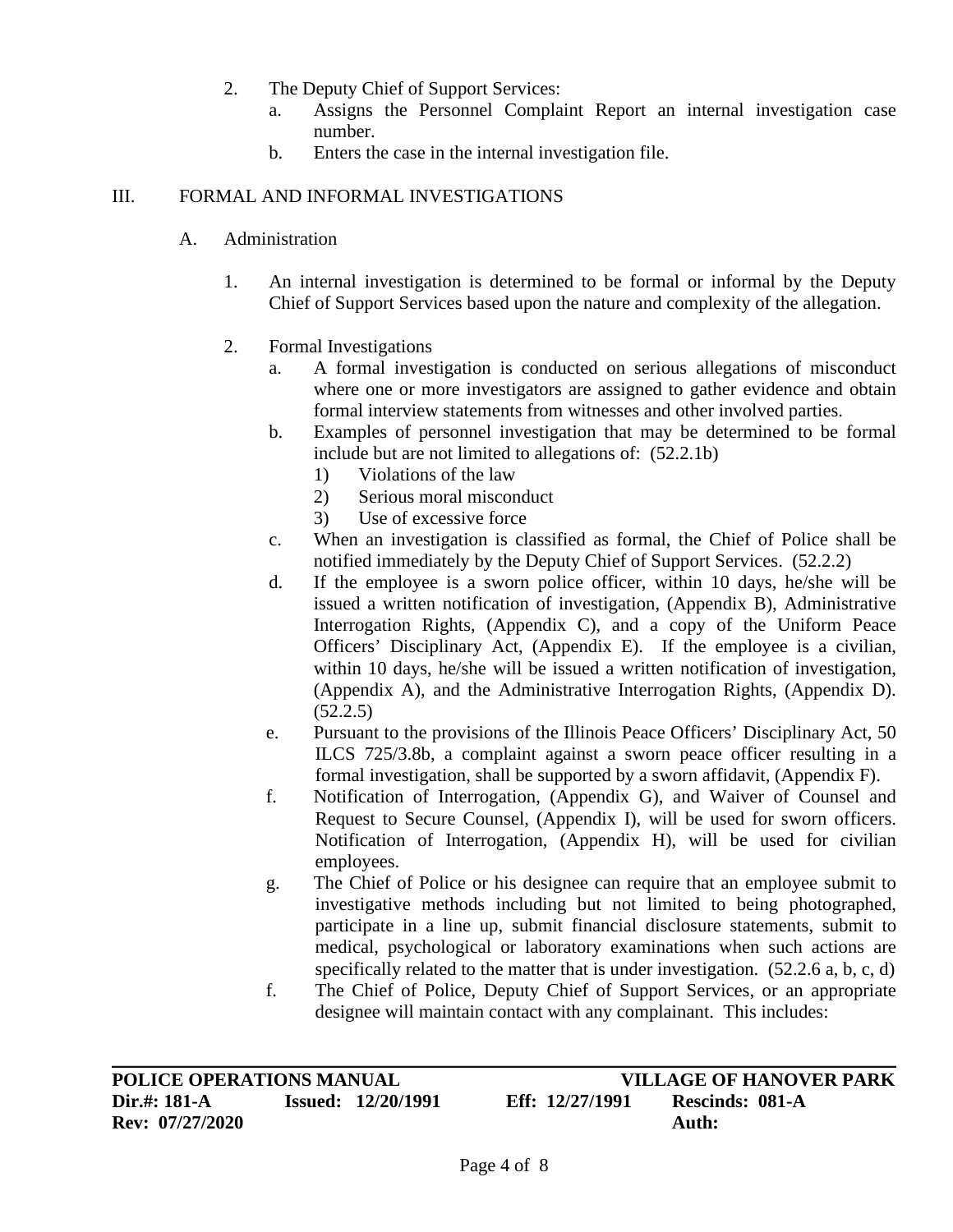- 1) Verification to the complainant that the complaint has been received for processing. (52.2.4a)
- 2) The periodic notification of the complainant as to the case status.  $(52.2.4b)$
- 3) Notice to the complainant of the results of the investigation upon conclusion. (52.2.4c)
- g. Contact with the complainant does not require disclosure of any disciplinary action taken which may result from the investigation.
- h. Pursuant to the provisions of the Illinois Peace Officer's Disciplinary Act, 50 ILCS 725/3.8b, a complaint against a sworn peace officer, resulting in a formal investigation, shall be supported by a sworn affidavit. (Appendix H).
- 3. Informal Investigations
	- a. An informal investigation is conducted on less serious allegations of misconduct.
		- 1) Generally formal interviews or statements are not used.
		- 2) Information is usually obtained via memorandums and existing records.
	- b. Examples of personnel investigations that may be classified as informal include, but are not limited to, allegations of:
		- 1) Slow response
		- 2) Certain failures to take proper police action, not resulting in serious property damage or bodily harm.
		- 3) Lack of dignity and respect displayed by the department employee.
	- c. The Chief of Police, Deputy Chief of Support Services, or an appropriate designee will maintain contact with any complainant. This includes:
		- 1) Verification to the complainant that the complaint has been received for processing. (52.2.4a)
		- 2) The periodic notification of the complainant as to the case status. (52.2.4b)
		- 3) Notice to the complainant of the results of the investigation upon conclusion. (52.2.4c)
	- d. Contact with the complainant does not require disclosure of any disciplinary action taken which may result from the investigation.
- B. Responsibility
	- 1. Cases subject to internal investigation are expected to be completed within thirty (30) days unless additional investigation or extenuating circumstances necessitate extension. (52.2.3)
	- 2. Formal investigations shall be coordinated by the Deputy Chief of Support Services. (52.2.1b)
		- a. Investigators from inside or outside the department may be authorized by the Deputy Chief of Support Services or the Chief of Police.
		- b. Investigators assigned to internal investigations are expected to file status reports at least weekly with the Deputy Chief of Support Services.

| <b>POLICE OPERATIONS MANUAL</b> |                           |                 | <b>VILLAGE OF HANOVER PARK</b> |
|---------------------------------|---------------------------|-----------------|--------------------------------|
| Dir.#: 181-A<br>Rev: 07/27/2020 | <b>Issued: 12/20/1991</b> | Eff: 12/27/1991 | Rescinds: 081-A<br>Auth:       |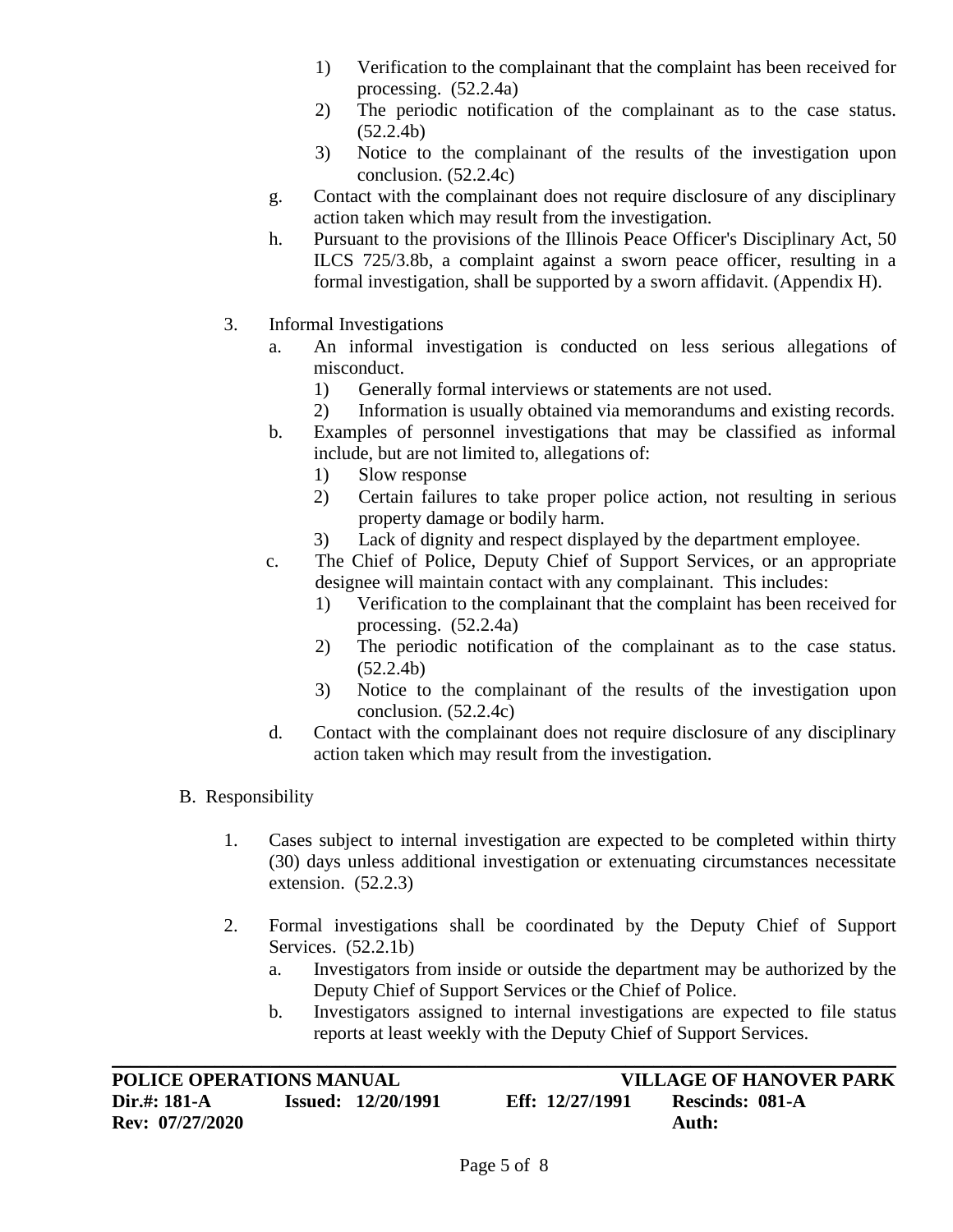- c. The use of outside investigators does not relieve the Deputy Chief of Support Services of responsibility for the investigation.
- d. In cases involving alleged criminal conduct, liaison with the State's Attorney's office shall be maintained.
- 3. Investigations classified as informal should be conducted by the employee's immediate supervisor or, if impractical, by another line supervisor designated by the Deputy Chief of Support Services. (52.2.1a)
	- a. The assigned supervisor will take and investigate all complaints, including those received in person, voicemail, email, written letters, and social media messages.
	- b. If the complaint is about a minor issue that does not involve a violation of any policy or law, it may be handled by the assigned supervisor. These may include:
		- 1) Clarification of police procedure
		- 2) Alleged rudeness or "attitude" of the employee
		- 3) Clarification of department polices and procedures
	- c. The supervisor will document the matter in the employee's evaluation notes and ensure the complaint was or is notified of the outcome.
	- d. If the complaint is about major issue or involves a violation of any policy or law, the supervisor assigned to this investigation is responsible for completing appropriate written documentation of the results on the Personnel Complaint Report.
	- e. The completed investigative documentation will then be reviewed by the Deputy Chief of Support Services.

## IV. ADJUDICATION OF INTERNAL INVESTIGATIONS

## A. Administration

- 1. The Chief of Police, at his discretion, may temporarily change duties or remove from duty any employee pending disposition of an internal investigation. (52.2.7)
	- a. Such changes or removal is not disciplinary in nature and should not reflect upon the member's innocence or fault.
- 2. The final disposition of each allegation in a complaint is classified in one of the following ways: (52.2.8)
	- a. Sustained the allegation is substantiated.
	- b. No Conclusion the allegation is not substantiated and there is insufficient evidence to prove or disprove the allegation.
	- c. Unfounded the allegation is false or not factual, no misconduct, the incident did not occur or did not involve the employee named.
	- d. Exonerated the incident occurred but the employee involved acted lawfully and properly.
	- e. Misconduct Not Based On Complaint substantiated employee misconduct not alleged in the complaint but disclosed by the investigation.

**POLICE OPERATIONS MANUAL VILLAGE OF HANOVER PARK**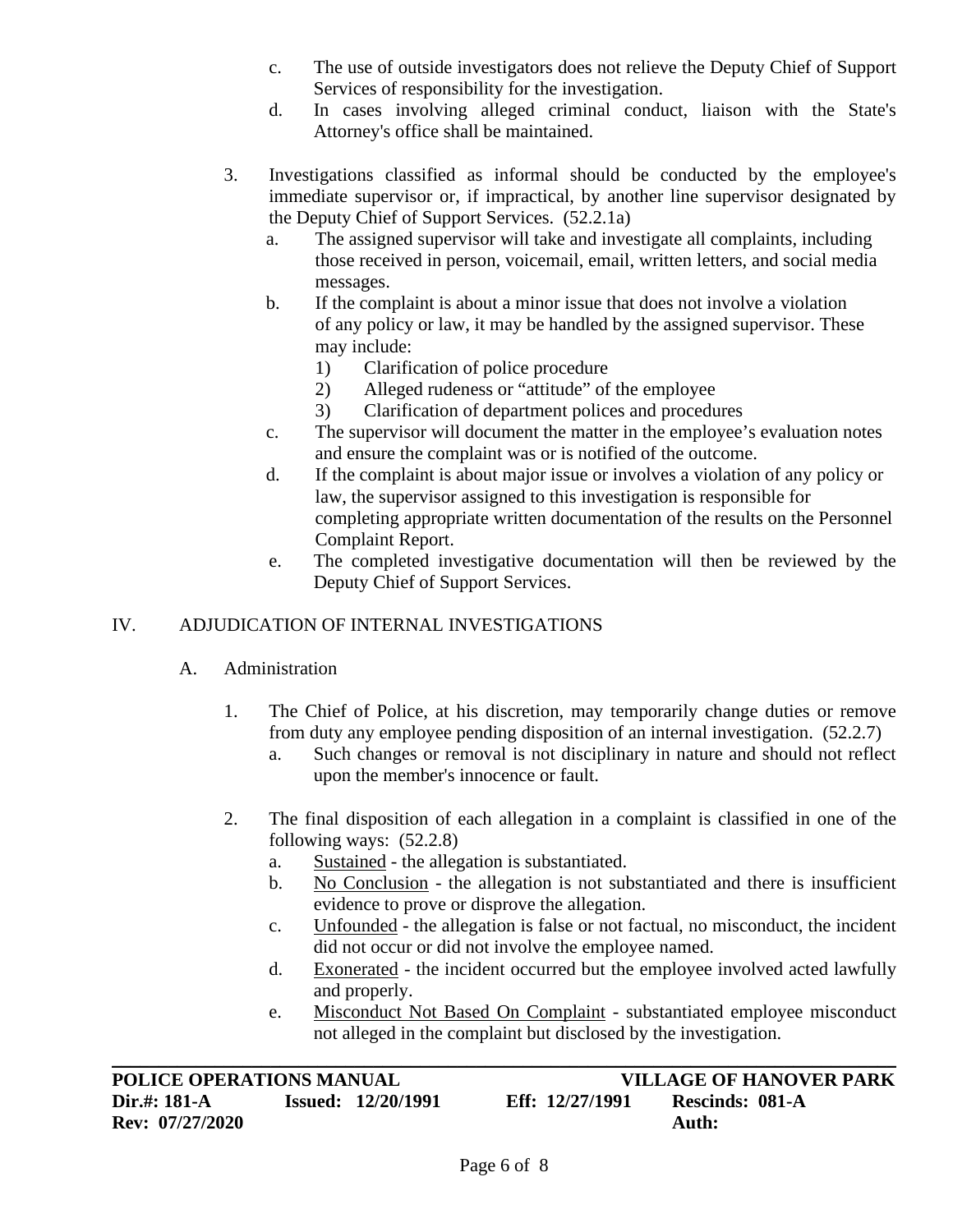- f. Violation of Policy, Procedure or Proper Action minor violations generally unintentional or due to lack of training.
- g. Policy or Procedure Failure the member acted within policy or procedural guidelines or the issue involved is not covered by existing directives. The situation indicates a need for the review and change of pertinent procedures or the drafting of new guidelines.
- B. Responsibility
	- 1. After an investigation of an alleged misconduct is complete, the investigator shall forward the complete file, along with appropriate recommendations, to the Deputy Chief of Support Services.
	- 2. Deputy Chief of Support Services:
		- a. Reviews the file
		- b. Prepares any personnel action, memos, letters etc. as needed
		- c. Composes a citizen response letter
		- d. Forwards the entire file to the Chief of Police
		- e. Upon being advised of the final adjudication by the Chief of Police, the Deputy Chief of Support Services notifies the member as to incident disposition.
	- 3. Chief of Police
		- a. Makes final determination on allegations of employee misconduct:
			- 1) Consistent with the investigative findings, the Chief of Police establishes appropriate disciplinary measures.
			- 2) Forwards same to the Deputy Chief of Support Services for implementation.
		- b. Approves, signs and sends a letter to the reporting party, if known, indicating the results of the department's investigation.
		- c. Notifies the Village Manager of the disposition resulting from the investigation.

## V. DOCUMENTATION

- A. No record of an allegation may appear in a member's official personnel file unless it has been sustained.
- B. Record Maintenance
	- 1. Documentation of disciplinary action taken is included in the internal investigation file prior to its being closed.
	- 2. The documentation of disciplinary action taken is included in the employee's official personnel file.

 $\_$  , and the contribution of the contribution of the contribution of the contribution of  $\mathcal{L}_\text{max}$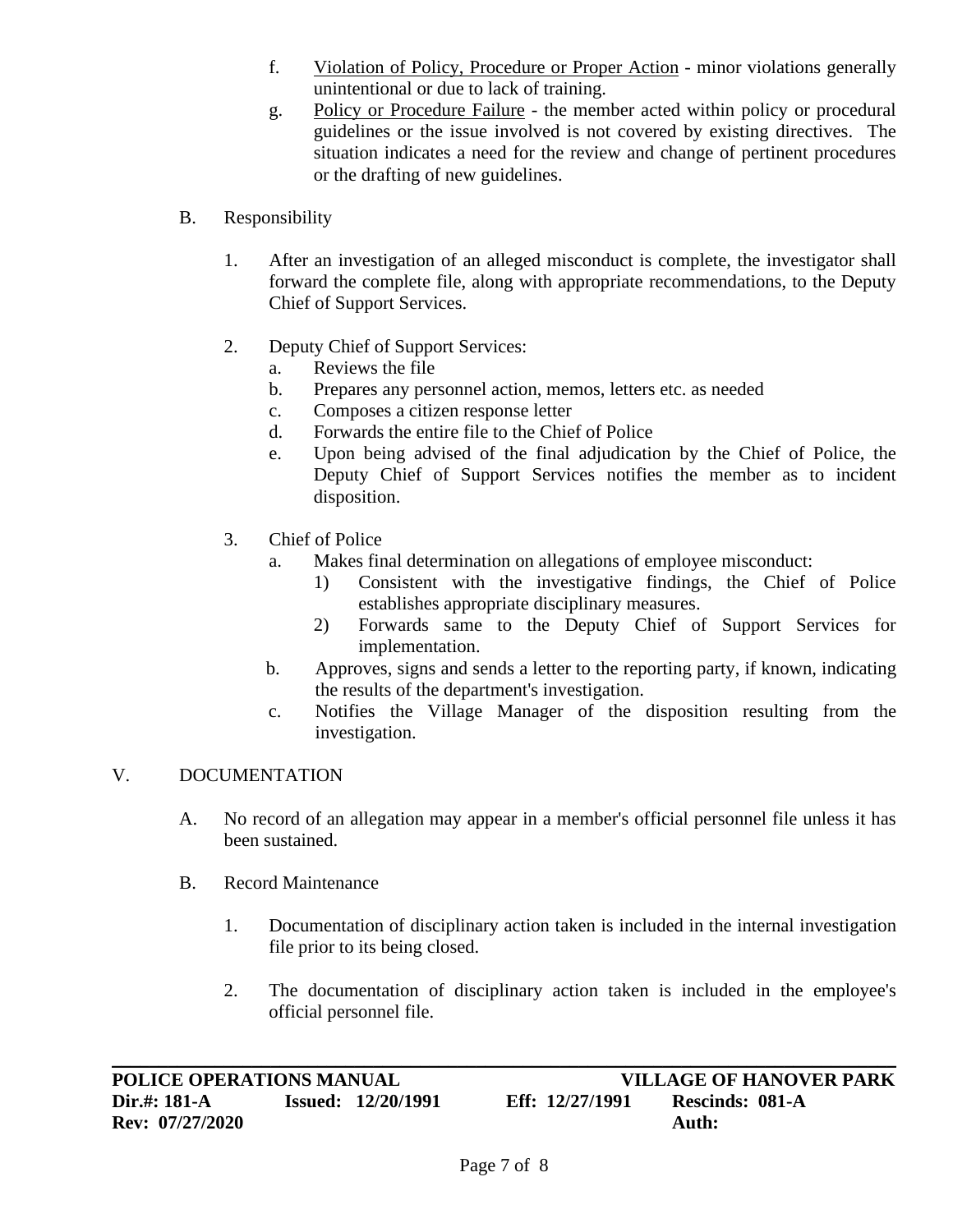- 3. All records of internal investigations are permanently filed in the office of the Deputy Chief of Support Services. (52.1.2)
- C. Records relating to internal affairs investigations are administrative in nature and may not be released without express approval of the Chief of Police or upon written consent of the individual member.

## VI. STATISTICAL ANALYSIS

- A. The Deputy Chief of Support Services will publish on the Annual Statistical Summary the internal investigations initiated during the past year. (52.1.5)
- B. Summaries will be disseminated to all department employees and members of the public upon request.

## VII. PROCEDURAL INFORMATION

- A. In the interest of preserving discipline and enhancing self-discipline within the department, all employees will receive any updated copies or amended versions of this directive whenever changes are published.
- B. Upon request, all members of this department will disseminate information, to the public, on procedures to be followed in registering complaints against the department or any of its employees. (52.1.4)

## VIII. ATTACHMENTS

| - PERSONNEL COMPLAINT FORM                              |
|---------------------------------------------------------|
| - NOTIFICATION OF INVESTIGATION                         |
| - SWORN OFFICER ADMINISTRATIVE RIGHTS                   |
| - CIVILIAN EMPLOYEE ADMINISTRATIVE RIGHTS               |
| - UNIFORM PEACE OFFICERS' DISCIPLINARY ACT 50 ILCS 725/ |
| - COMPLAINT AFFIDAVIT                                   |
| - SWORN OFFICER NOTIFICATION OF INTERROGATION           |
| - CIVILIAN EMPLOYEE NOTIFICATION OF INTERROGATION       |
| - WAIVER OF COUNSEL AND REQUEST TO SECURE COUNSEL       |
|                                                         |

 $\_$  , and the contribution of the contribution of the contribution of the contribution of  $\mathcal{L}_\text{max}$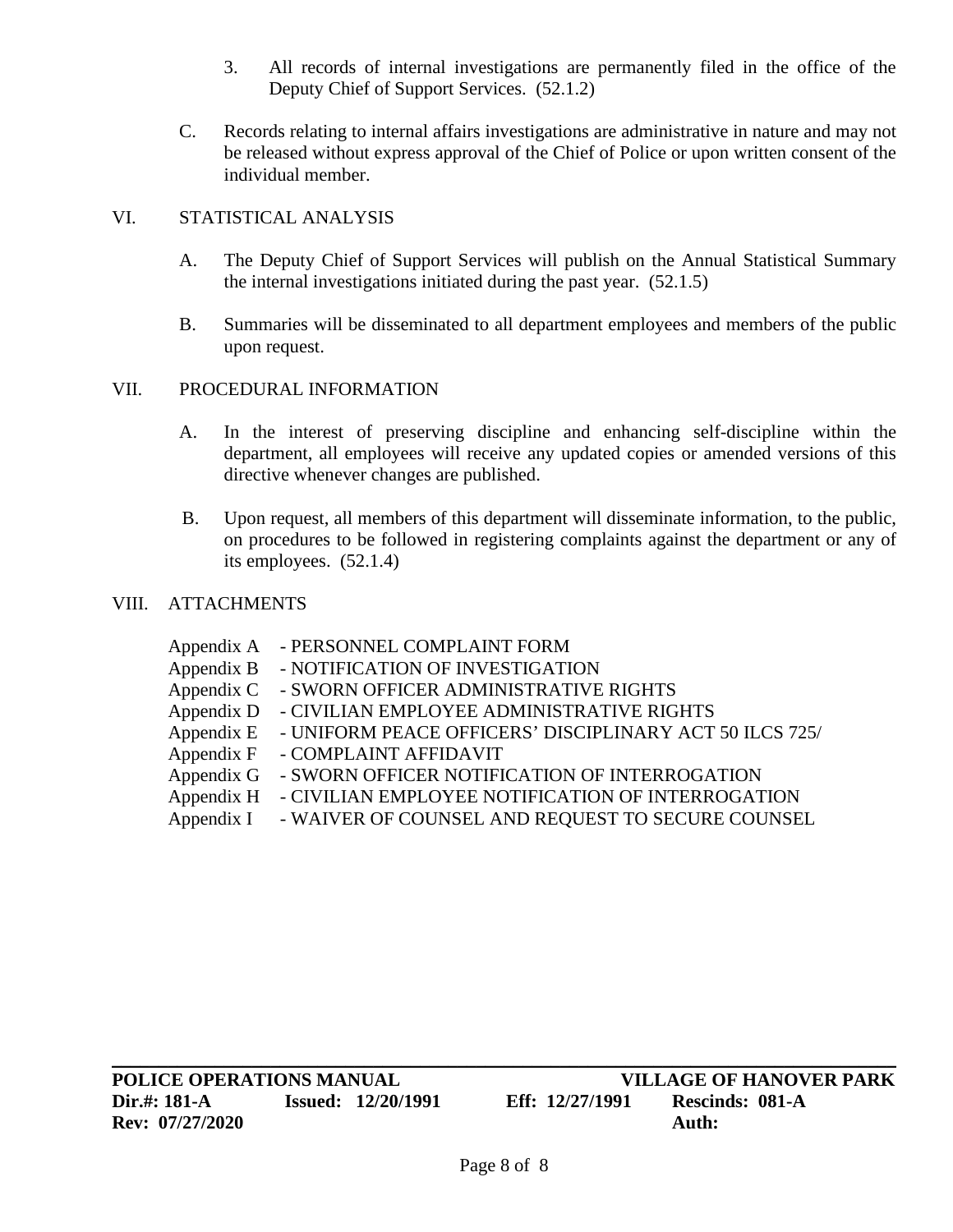#### APPENDIX "A" VILLAGE OF HANOVER PARK POLICE DEPARTMENT 2011 Lake Street Hanover Park, Illinois 60103 (630) 823-5500 PERSONNEL COMPLAINT FORM

| Case No.: Formal Investigation                            |  |  |  |  |
|-----------------------------------------------------------|--|--|--|--|
|                                                           |  |  |  |  |
|                                                           |  |  |  |  |
| 2. Complaint Received: () In Person () Letter () Phone    |  |  |  |  |
|                                                           |  |  |  |  |
|                                                           |  |  |  |  |
| c. Arrested: () Yes () No d. Drinking: () Yes () No       |  |  |  |  |
| e. Injured: () Yes () No f. Verbally abused: () Yes () No |  |  |  |  |
|                                                           |  |  |  |  |
|                                                           |  |  |  |  |
|                                                           |  |  |  |  |
| d. Citizen Against Police Officer (Secondary)             |  |  |  |  |
| 5. Type of Complaint:                                     |  |  |  |  |
| () a. Departmental Employee Against Departmental Employee |  |  |  |  |
| () b. Citizen Against Department                          |  |  |  |  |
| () c. Citizen Against Police Officer (Primary)            |  |  |  |  |
| () d. Citizen Against Police Officer (Secondary)          |  |  |  |  |
| 6. Charge(s): Alleged act was in violation of:            |  |  |  |  |
|                                                           |  |  |  |  |
|                                                           |  |  |  |  |
|                                                           |  |  |  |  |
|                                                           |  |  |  |  |
| Dir.#181A;App.A                                           |  |  |  |  |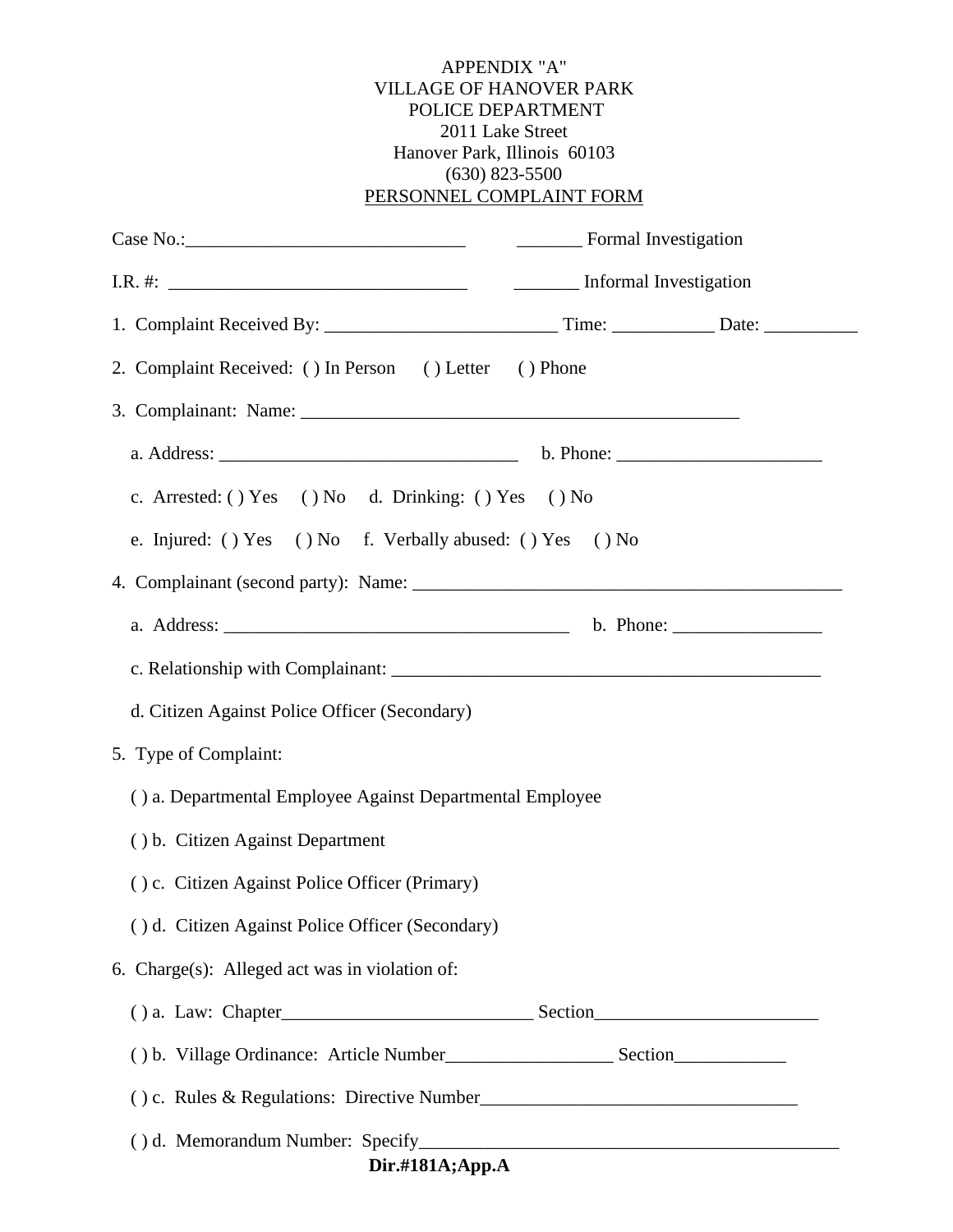|               | 7. Specification: (Statement of facts which constitute the offense charged) |      |      |                                                                                                                                                                                                                                |  |
|---------------|-----------------------------------------------------------------------------|------|------|--------------------------------------------------------------------------------------------------------------------------------------------------------------------------------------------------------------------------------|--|
|               |                                                                             |      |      |                                                                                                                                                                                                                                |  |
|               |                                                                             |      |      | ,我们也不能在这里的时候,我们也不能在这里的时候,我们也不能会在这里的时候,我们也不能会在这里的时候,我们也不能会在这里的时候,我们也不能会在这里的时候,我们也不                                                                                                                                              |  |
|               |                                                                             |      |      |                                                                                                                                                                                                                                |  |
|               |                                                                             |      |      |                                                                                                                                                                                                                                |  |
|               |                                                                             |      |      | $\mathbf{c}$ . $\blacksquare$                                                                                                                                                                                                  |  |
|               | 8. Who committed act(s) complained of:                                      |      |      |                                                                                                                                                                                                                                |  |
|               |                                                                             |      |      |                                                                                                                                                                                                                                |  |
|               |                                                                             |      |      |                                                                                                                                                                                                                                |  |
|               |                                                                             |      |      |                                                                                                                                                                                                                                |  |
|               |                                                                             |      |      | d. Date of alleged $act(s)$ : $\qquad \qquad$ e. Time:                                                                                                                                                                         |  |
|               |                                                                             |      |      |                                                                                                                                                                                                                                |  |
| 9. Witnesses: |                                                                             |      |      |                                                                                                                                                                                                                                |  |
|               |                                                                             |      |      |                                                                                                                                                                                                                                |  |
|               |                                                                             |      |      |                                                                                                                                                                                                                                |  |
|               |                                                                             |      |      | c. Name Phone Phone Phone Phone Phone Phone Phone Phone Phone Phone Phone Phone Phone Phone Phone Phone Phone Phone Phone Phone Phone Phone Phone Phone Phone Phone Phone Phone Phone Phone Phone Phone Phone Phone Phone Phon |  |
|               |                                                                             |      |      |                                                                                                                                                                                                                                |  |
|               |                                                                             |      |      |                                                                                                                                                                                                                                |  |
|               | 10. Evidence: (including photographs)                                       |      |      |                                                                                                                                                                                                                                |  |
| Type          | <b>Entered By</b>                                                           | Time | Date |                                                                                                                                                                                                                                |  |

 $a.$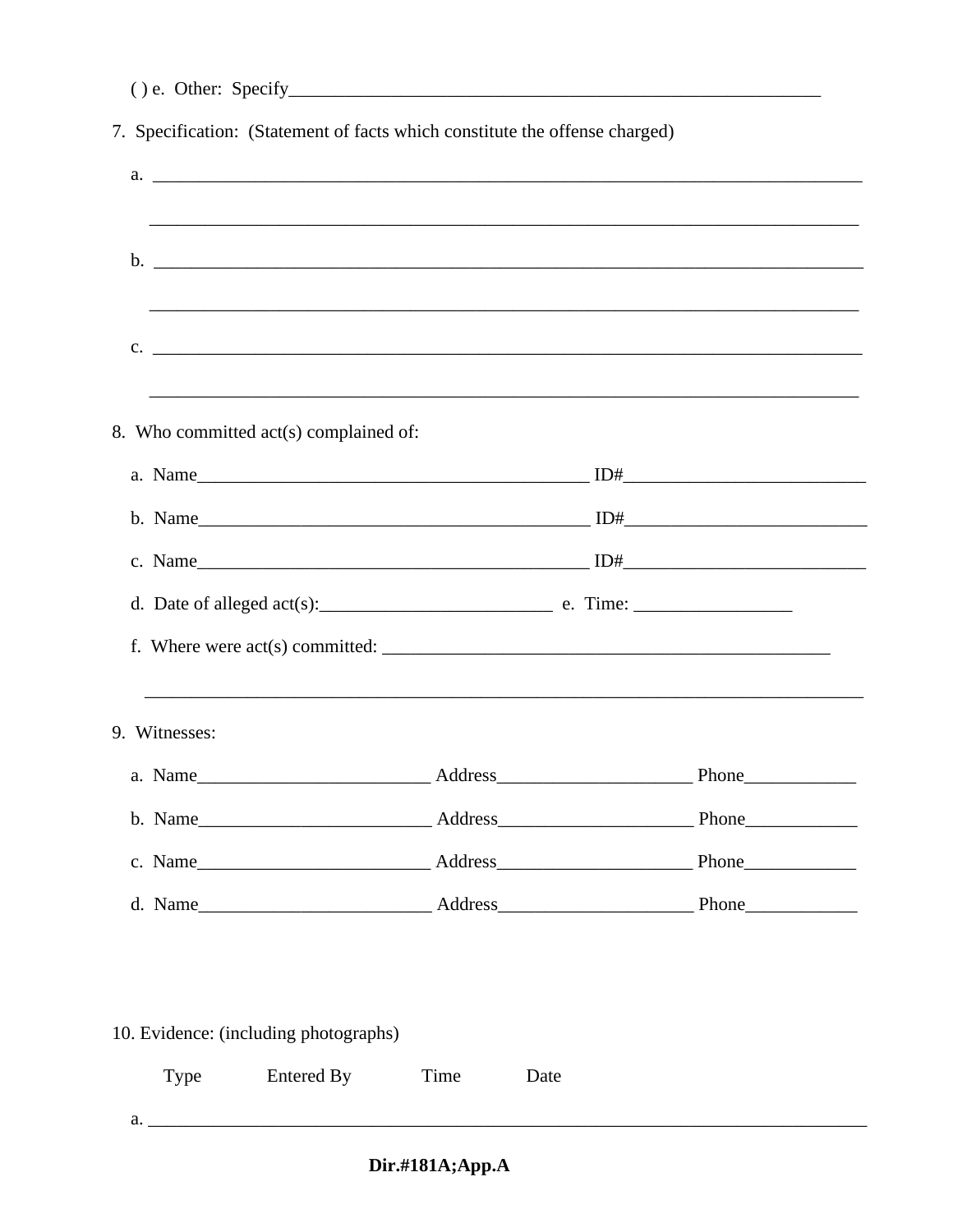| $c.$ $\overline{\phantom{a}}$                                                                            |  |  |
|----------------------------------------------------------------------------------------------------------|--|--|
| d.                                                                                                       |  |  |
| e.                                                                                                       |  |  |
| 11. Synopsis of Occurrence:                                                                              |  |  |
|                                                                                                          |  |  |
|                                                                                                          |  |  |
|                                                                                                          |  |  |
|                                                                                                          |  |  |
|                                                                                                          |  |  |
|                                                                                                          |  |  |
|                                                                                                          |  |  |
|                                                                                                          |  |  |
|                                                                                                          |  |  |
| 12. Officer Assigned to Investigation by Deputy Chief of Support Services:                               |  |  |
|                                                                                                          |  |  |
| 13. Analysis of Investigation by Assigned Officer:                                                       |  |  |
| () a. Unfounded: Allegation is false or not factual.                                                     |  |  |
| () b. Exonerated: Incident occurred but was lawful and proper.                                           |  |  |
| () c. No conclusion: Insufficient evidence to either prove or disprove the<br>allegation.                |  |  |
| () d. Sustained: The allegation is supported by sufficient evidence to<br>justify a conclusion of guilt. |  |  |

() e. Misconduct Not Based

On Complaint: Substantiated employee misconduct not alleged in the complaint but disclosed by the investigation.

## Dir.#181A;App.A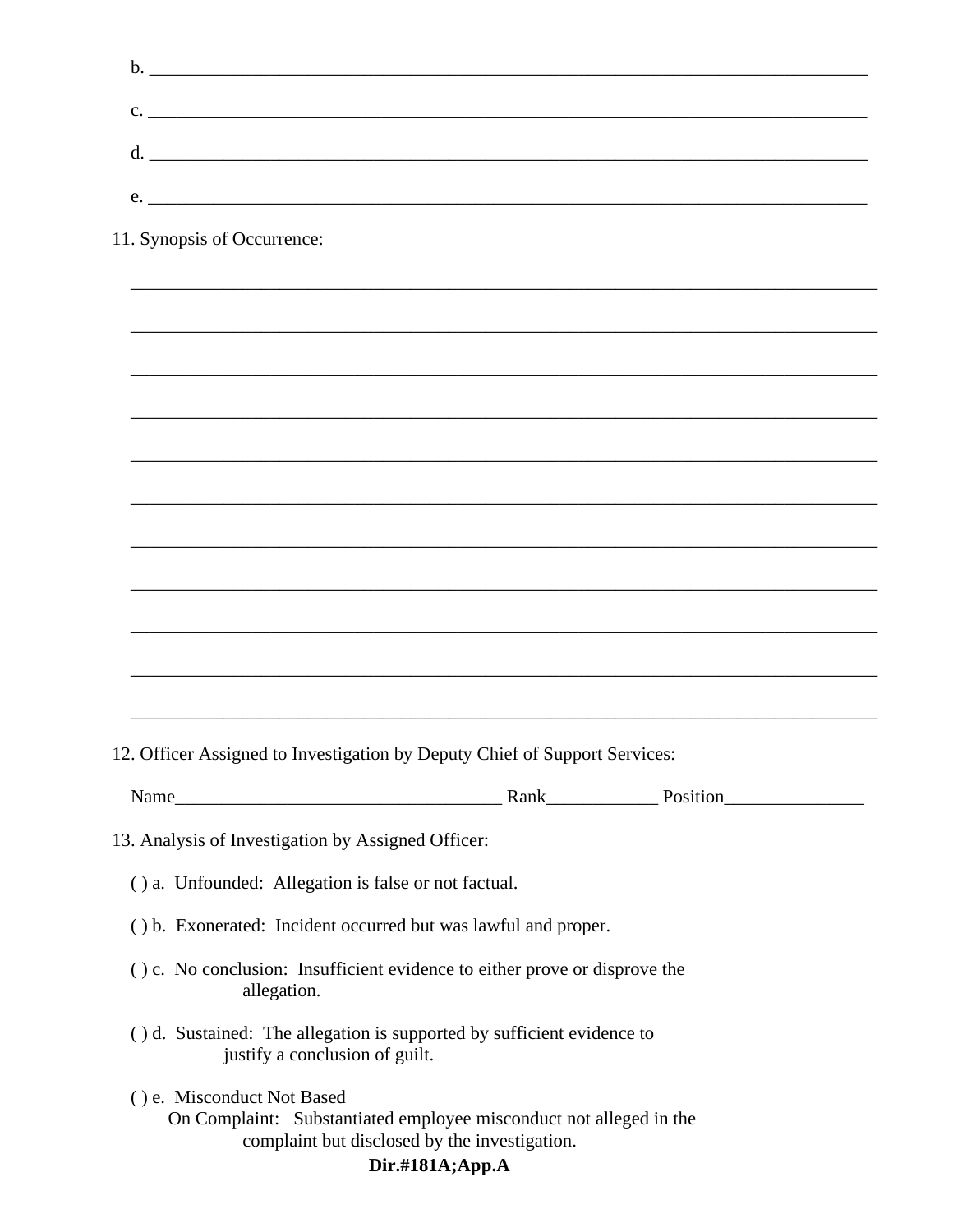- ( ) f. Violation of Policy, Procedures,
	- or Proper Action: Minor violations generally unintentional or due to lack of training.
- ( ) g. Policy or Procedure

 Failure: The member acted within policy or procedure guidelines or not covered by current directive.

- 14. Recommendation of investigator shall be forwarded with the complete file to the Deputy Chief of Support Services, signed and dated.
- 15. The Deputy Chief of Support Services shall forward the file to the Chief of Police for final determination on the allegations, signed and dated.

*NOTE: THE REMAINDER OF THE FORM IS TO BE COMPLETED BY THE CHIEF OF POLICE.* 16. Disposition of Investigation:

- ( ) a. Unfounded: Allegation is false or not factual.
- ( ) b. Exonerated: Incident occurred but was lawful and proper.
- ( ) c. No Conclusion: Insufficient evidence to either prove or disprove the allegation.
- ( ) d. Sustained: The allegation is supported by sufficient evidence to justify a reasonable conclusion of guilt.
- ( ) e. Misconduct Not Based
	- On Complaint: Substantiated employee misconduct not alleged in the complaint but disclosed by the investigation.

#### ( ) f. Violation of Policy, Procedures, or Proper Action: Minor violations generally unintentional or due to lack of training.

 ( ) g. Policy or Procedure Failure: The member acted within policy or procedure guidelines or not covered by current directive.

#### 17. Action Taken:

| $\cdots$ | . )ral Reprimand:<br>$\mathbf{a}$ . | . By | $\sim$<br>J'alt |
|----------|-------------------------------------|------|-----------------|
|----------|-------------------------------------|------|-----------------|

\_\_\_\_\_\_\_\_\_\_\_\_\_\_\_\_\_\_\_\_\_\_\_\_\_\_\_\_\_\_\_\_\_\_\_\_\_\_\_\_\_\_\_\_\_\_\_\_\_\_\_\_\_\_\_\_\_\_\_\_\_\_\_\_\_\_\_\_\_\_\_\_

\_\_\_\_\_\_\_\_\_\_\_\_\_\_\_\_\_\_\_\_\_\_\_\_\_\_\_\_\_\_\_\_\_\_\_\_\_\_\_\_\_\_\_\_\_\_\_\_\_\_\_\_\_\_\_\_\_\_\_\_\_\_\_\_\_\_\_\_\_\_\_\_

- ( ) b. Written Reprimand: (copy attached)
- ( ) c. Suspension: Dates & Terms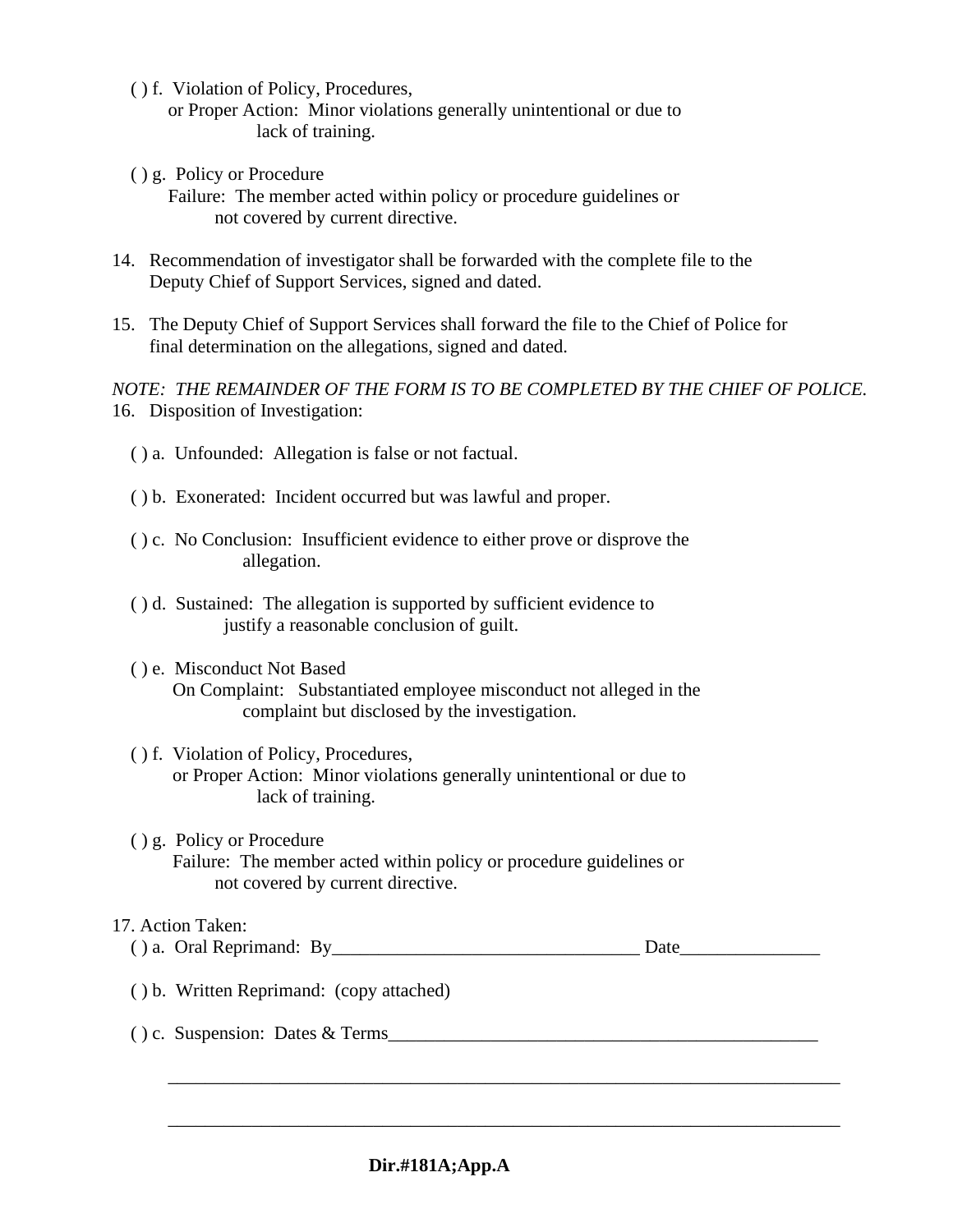| () d. Referred to Personnel Board or Village Manager: __________________________ |  |
|----------------------------------------------------------------------------------|--|
|                                                                                  |  |
|                                                                                  |  |
| 18. Accused Officer(s) Notified of Disposition:                                  |  |
| Complaining Party Notified of Disposition:                                       |  |
| <b>Chief of Police</b>                                                           |  |
|                                                                                  |  |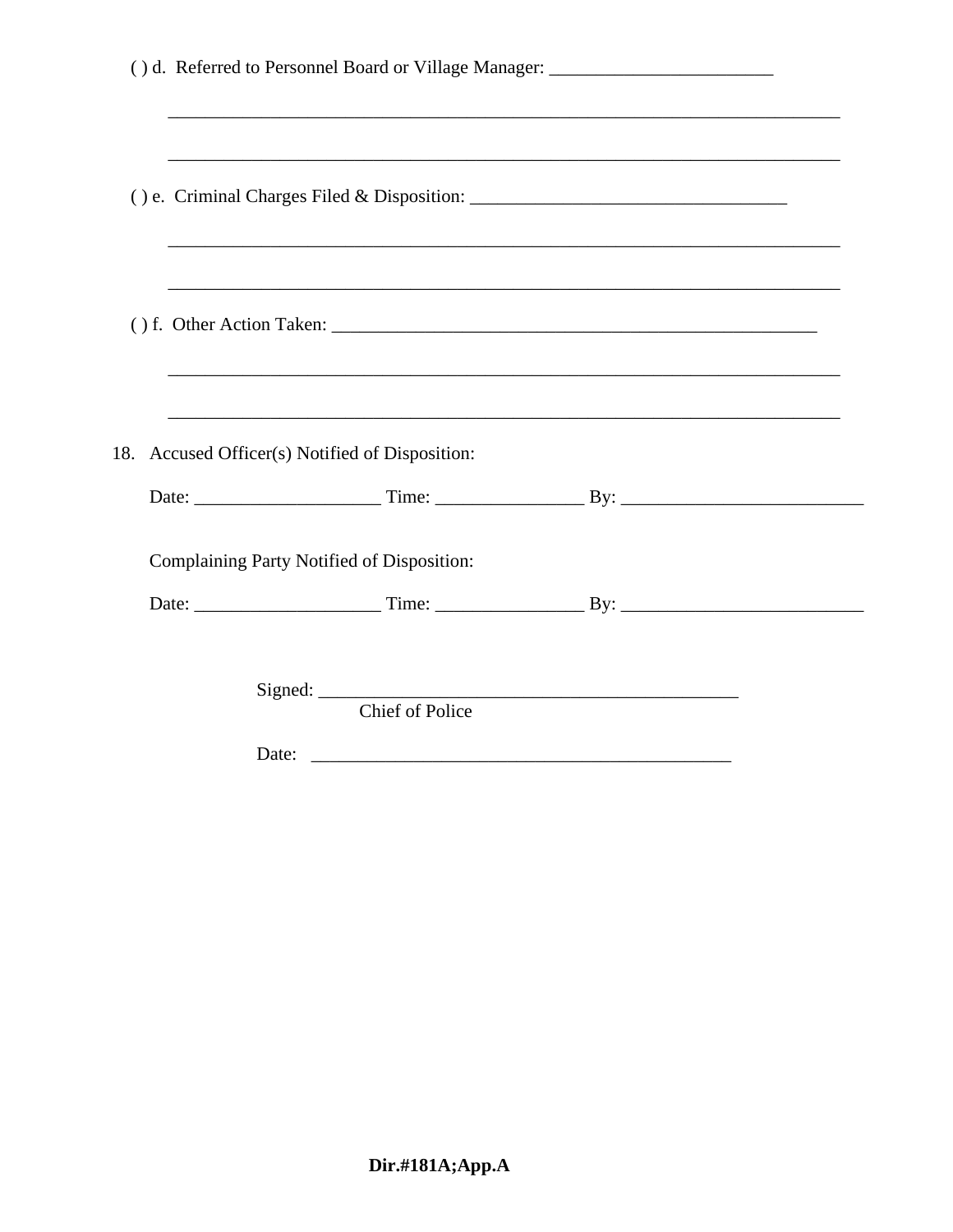#### APPENDIX "B"

#### HANOVER PARK POLICE DEPARTMENT NOTIFICATION OF INVESTIGATION

TO: TO:

FROM:\_\_\_\_\_\_\_\_\_\_\_\_\_\_\_\_\_\_\_\_\_\_\_\_\_\_\_\_\_\_\_

You are the subject of a formal investigation initiated by this department. This notice provides that you be advised in writing as to the specific improper or illegal acts which are the subject of this investigation, when such acts may be the basis for filing charges seeking your removal, discharge, or suspension in excess of three (3) days.

Nature of Investigation:

\_\_\_\_\_\_\_\_\_\_\_\_\_\_\_\_\_\_\_\_\_\_\_\_\_\_\_\_\_\_\_\_\_\_\_\_\_\_\_\_\_\_\_\_\_\_\_\_\_\_\_\_\_\_\_\_\_\_\_\_\_\_\_\_\_\_\_\_\_\_\_\_\_\_\_\_\_\_ \_\_\_\_\_\_\_\_\_\_\_\_\_\_\_\_\_\_\_\_\_\_\_\_\_\_\_\_\_\_\_\_\_\_\_\_\_\_\_\_\_\_\_\_\_\_\_\_\_\_\_\_\_\_\_\_\_\_\_\_\_\_\_\_\_\_\_\_\_\_\_\_\_\_\_\_\_\_ \_\_\_\_\_\_\_\_\_\_\_\_\_\_\_\_\_\_\_\_\_\_\_\_\_\_\_\_\_\_\_\_\_\_\_\_\_\_\_\_\_\_\_\_\_\_\_\_\_\_\_\_\_\_\_\_\_\_\_\_\_\_\_\_\_\_\_\_\_\_\_\_\_\_\_\_\_\_ \_\_\_\_\_\_\_\_\_\_\_\_\_\_\_\_\_\_\_\_\_\_\_\_\_\_\_\_\_\_\_\_\_\_\_\_\_\_\_\_\_\_\_\_\_\_\_\_\_\_\_\_\_\_\_\_\_\_\_\_\_\_\_\_\_\_\_\_\_\_\_\_\_\_\_\_\_\_ \_\_\_\_\_\_\_\_\_\_\_\_\_\_\_\_\_\_\_\_\_\_\_\_\_\_\_\_\_\_\_\_\_\_\_\_\_\_\_\_\_\_\_\_\_\_\_\_\_\_\_\_\_\_\_\_\_\_\_\_\_\_\_\_\_\_\_\_\_\_\_\_\_\_\_\_\_\_ \_\_\_\_\_\_\_\_\_\_\_\_\_\_\_\_\_\_\_\_\_\_\_\_\_\_\_\_\_\_\_\_\_\_\_\_\_\_\_\_\_\_\_\_\_\_\_\_\_\_\_\_\_\_\_\_\_\_\_\_\_\_\_\_\_\_\_\_\_\_\_\_\_\_\_\_\_\_ \_\_\_\_\_\_\_\_\_\_\_\_\_\_\_\_\_\_\_\_\_\_\_\_\_\_\_\_\_\_\_\_\_\_\_\_\_\_\_\_\_\_\_\_\_\_\_\_\_\_\_\_\_\_\_\_\_\_\_\_\_\_\_\_\_\_\_\_\_\_\_\_\_\_\_\_\_\_ Name of Complainant(s): Name/Rank of Officer in Charge: 2008. [2016] The undersigned hereby acknowledges receipt of this Notification of Formal Investigation.

\_\_\_\_\_\_\_\_\_\_\_\_\_\_\_\_\_\_\_\_\_\_\_\_\_\_\_\_\_\_\_\_\_\_\_\_ \_\_\_\_\_\_\_\_\_\_\_\_\_\_\_\_\_\_\_\_\_\_\_\_\_\_\_\_\_\_\_\_

Signature Date

Witnesses:

 $\frac{1}{\sqrt{2}}$  ,  $\frac{1}{\sqrt{2}}$  ,  $\frac{1}{\sqrt{2}}$  ,  $\frac{1}{\sqrt{2}}$  ,  $\frac{1}{\sqrt{2}}$  ,  $\frac{1}{\sqrt{2}}$  ,  $\frac{1}{\sqrt{2}}$  ,  $\frac{1}{\sqrt{2}}$  ,  $\frac{1}{\sqrt{2}}$  ,  $\frac{1}{\sqrt{2}}$  ,  $\frac{1}{\sqrt{2}}$  ,  $\frac{1}{\sqrt{2}}$  ,  $\frac{1}{\sqrt{2}}$  ,  $\frac{1}{\sqrt{2}}$  ,  $\frac{1}{\sqrt{2}}$ 

Copy: 1 - Deputy Chief of Operations 1 - Accused Member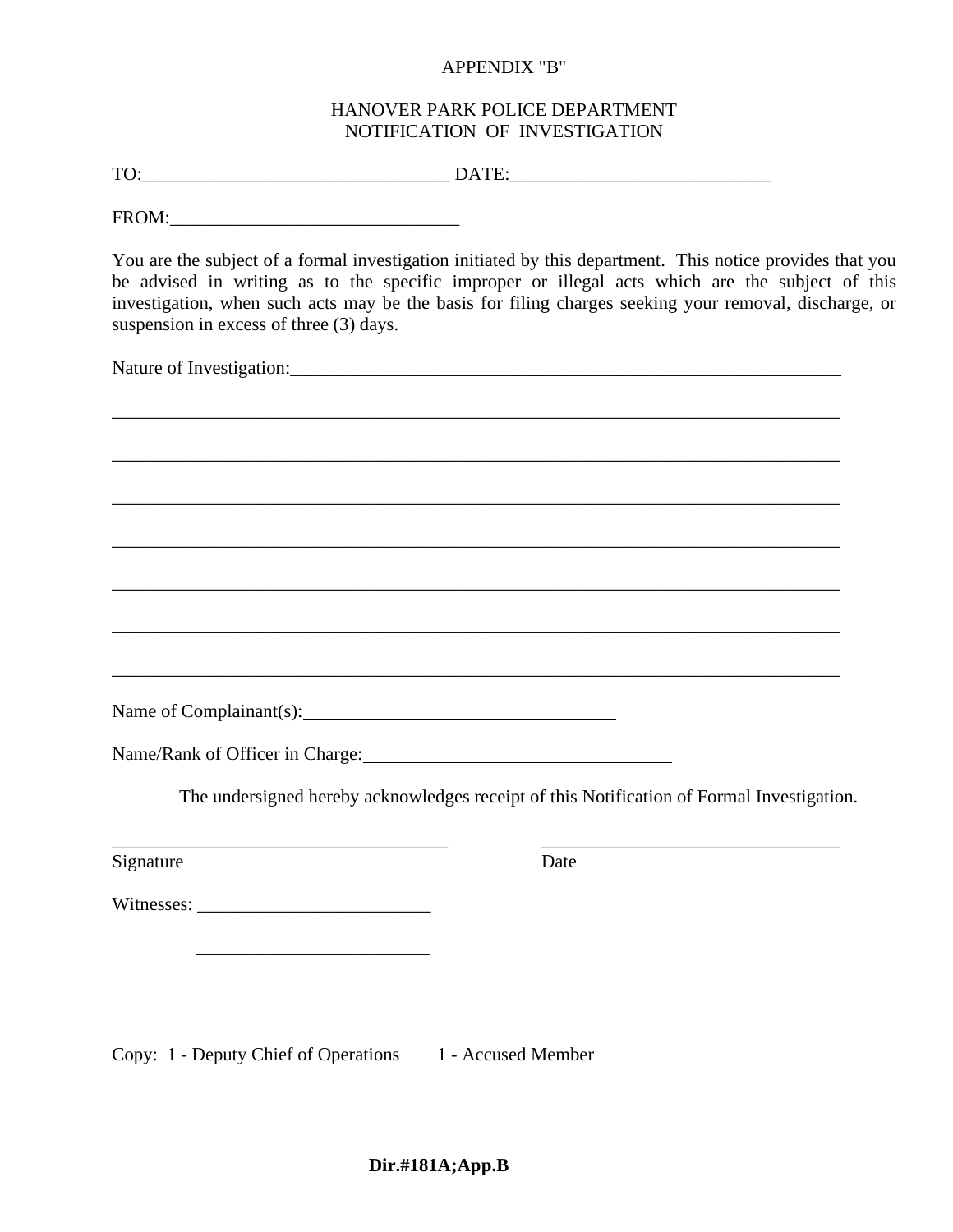#### APPENDIX "C"

#### HANOVER PARK POLICE DEPARTMENT SWORN OFFICER ADMINISTRATIVE INTERROGATION RIGHTS

TO:\_\_\_\_\_\_\_\_\_\_\_\_\_\_\_\_\_\_\_\_\_\_\_\_\_\_\_\_\_\_\_ DATE AND TIME GIVEN:\_\_\_\_\_\_\_\_\_\_\_\_\_\_\_\_\_\_\_\_\_\_

FROM:

The law provides that you be advised of the following:

- 1. Any admission made in the course of this hearing, interrogation, or examination may be used as the basis for charges seeking your removal or discharge or suspension in excess of three (3) days.
- 2. You have the right to counsel or your choosing to be present with you to advise you at this hearing, interrogation, or examination; and you may consult with him/her as you desire.
- 3. You have a right to be given a reasonable time to obtain counsel of your own choosing.
- 4. You have no right to remain silent. You have an obligation to truthfully answer questions put to you. You are advised that your statements or responses constitute an official police report.
- 5. If you refuse to answer any question put to you, you will be ordered by a superior officer to answer the question.
- 6. If you persist in your refusal after the order has been given to you, you are advised that such refusal constitutes a violation of the Policies and Procedures of the Hanover Park Police Department and will serve as a basis for which disciplinary action will be sought.
- 7. You are further advised that any admission made by you during the course of this hearing, interrogation, or examination cannot be used against you in a subsequent criminal proceeding.
- 8. A complete transcript or copy shall be made available to you of the interrogation without charge and without undue delay. Such record may be electronically recorded.

I have read, and hereby acknowledge receipt of this notice of administrative proceedings rights.

\_\_\_\_\_\_\_\_\_\_\_\_\_\_\_\_\_\_\_\_\_\_\_\_\_\_\_\_\_\_\_\_\_\_\_\_\_ \_\_\_\_\_\_\_\_\_\_\_\_\_\_\_\_\_\_\_\_\_\_\_\_\_\_\_\_ Signature Date/Time

Witnesses:

 $\overline{\phantom{a}}$  , which is a set of the set of the set of the set of the set of the set of the set of the set of the set of the set of the set of the set of the set of the set of the set of the set of the set of the set of th

Copy: 1 - Deputy Chief of Operations 1 - Accused Member

Dir.#181A;App.C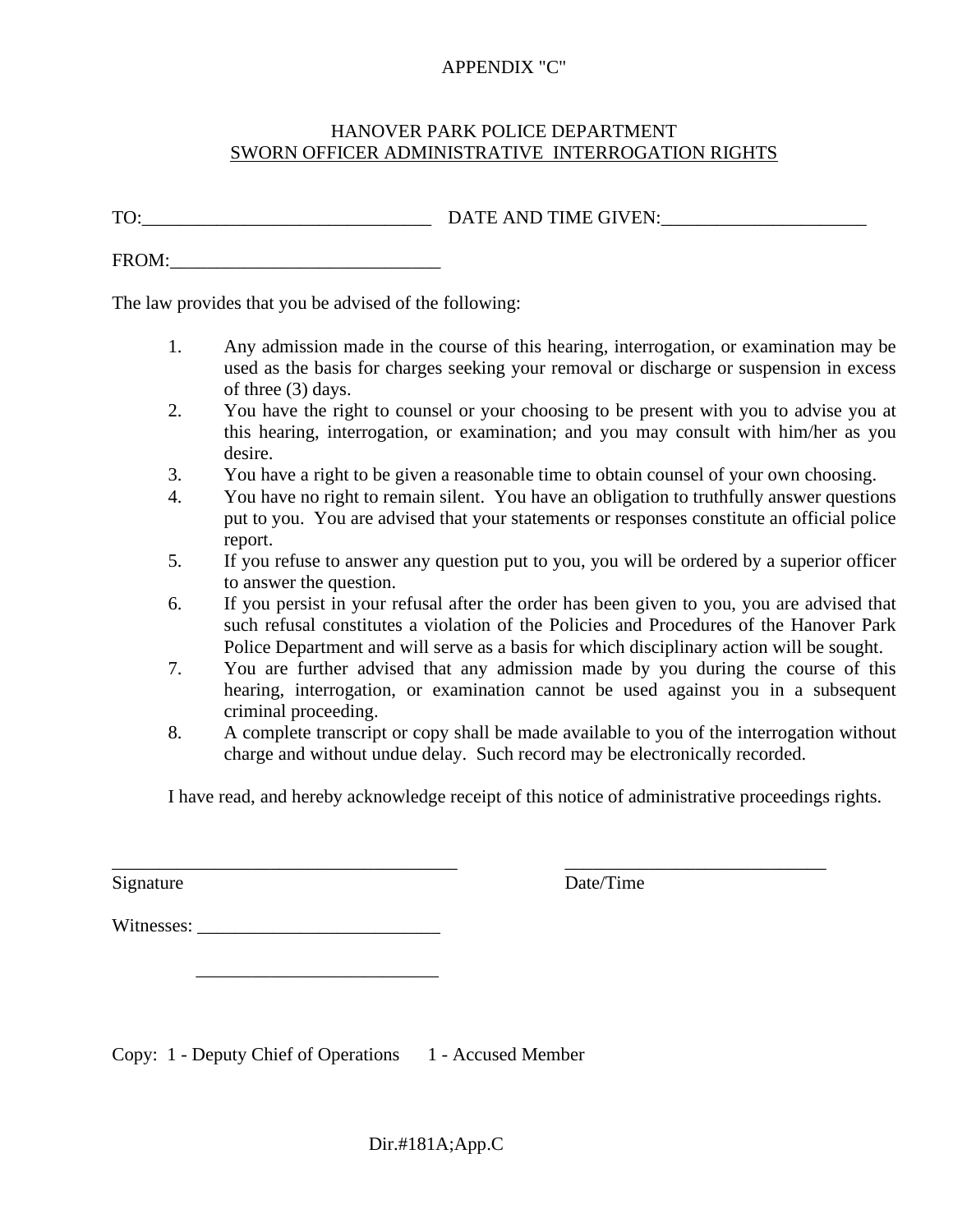#### APPENDIX "D"

#### HANOVER PARK POLICE DEPARTMENT CIVILIAN EMPLOYEE ADMINISTRATIVE INTERROGATION RIGHTS

TO:\_\_\_\_\_\_\_\_\_\_\_\_\_\_\_\_\_\_\_\_\_\_\_\_\_\_\_\_\_\_\_ DATE AND TIME GIVEN:\_\_\_\_\_\_\_\_\_\_\_\_\_\_\_\_\_\_\_\_\_\_

FROM:

The law provides that you be advised of the following:

- 1. Any admission made in the course of this hearing, interrogation, or examination may be used as the basis for charges seeking your removal or discharge or suspension in excess of three (3) days.
- 2. You have no right to remain silent. You have an obligation to truthfully answer questions put to you. You are advised that your statements or responses constitute an official police report.
- 3. If you refuse to answer any question put to you, you will be ordered by a superior officer to answer the question.
- 4. If you persist in your refusal after the order has been given to you, you are advised that such refusal constitutes a violation of the Policies and Procedures of the Hanover Park Police Department and will serve as a basis for which disciplinary action will be sought.
- 5. You are further advised that any admission made by you during the course of this hearing, interrogation, or examination cannot be used against you in a subsequent criminal proceeding.
- 6. A complete transcript or copy shall be made available to you of the interrogation without charge and without undue delay. Such record may be electronically recorded.

I have read, and hereby acknowledge receipt of this notice of administrative proceedings rights.

Signature

 $\sqrt{\text{Date/Time}}$ 

Witnesses:

 $\overline{\phantom{a}}$  , which is a set of the set of the set of the set of the set of the set of the set of the set of the set of the set of the set of the set of the set of the set of the set of the set of the set of the set of th

Copy: 1 - Deputy Chief of Operations 1 - Accused Member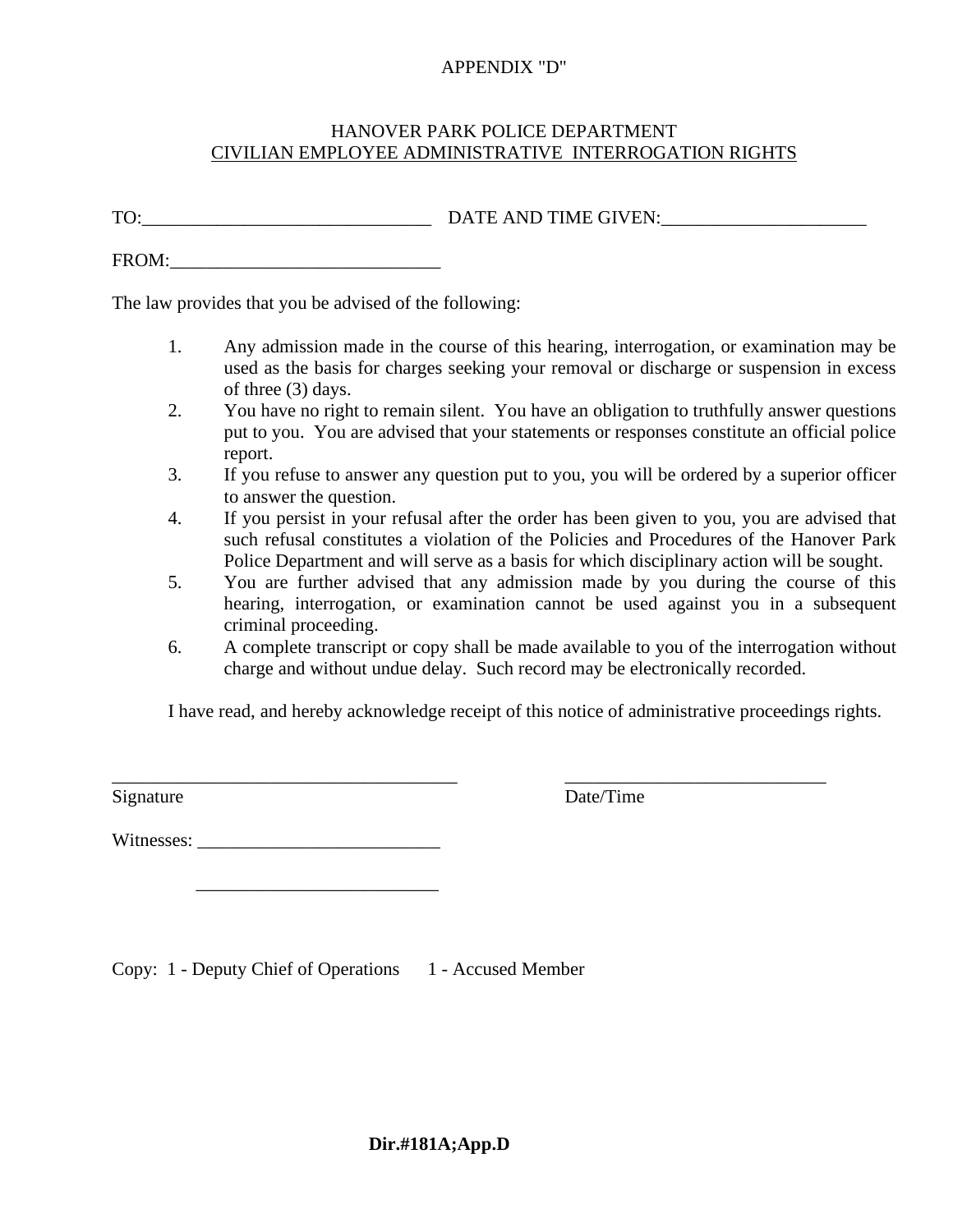Appendix "E"

## **Illinois Compiled Statutes Local Government Uniform Peace Officers' Disciplinary Act 50 ILCS 725/**

(50 ILCS 725/1) (from Ch. 85, par. 2551)

 Sec. 1. This Act shall be known and may be cited as the "Uniform Peace Officers' Disciplinary Act". (Source: P.A. 83-981.)

(50 ILCS 725/2) (from Ch. 85, par. 2552)

 Sec. 2. For the purposes of this Act, unless clearly required otherwise, the terms defined in this Section have the meaning ascribed herein:

 (a) "Officer" means any peace officer, as defined by Section 2-13 of the Criminal Code of 1961, as now or hereafter amended, who is employed by any unit of local government or a State college or university, including supervisory and command personnel, and any pay-grade investigator for the Secretary of State as defined in Section 14-110 of the Illinois Pension Code, not including Secretary of State sergeants, lieutenants, commanders or investigator trainees. The term does not include crossing guards, parking enforcement personnel, traffic wardens or employees of any State's Attorney's office.

 (b) "Informal inquiry" means a meeting by supervisory or command personnel with an officer upon whom an allegation of misconduct has come to the attention of such supervisory or command personnel, the purpose of which meeting is to mediate a citizen complaint or discuss the facts to determine whether a formal investigation should be commenced.

 (c) "Formal investigation" means the process of investigation ordered by a commanding officer during which the questioning of an officer is intended to gather evidence of misconduct which may be the basis for filing charges seeking his or her removal, discharge or suspension in excess of 3 days.

 (d) "Interrogation" means the questioning of an officer pursuant to the formal investigation procedures of the respective State agency or local governmental unit in connection with an alleged violation of such agency's or unit's rules which may be the basis for filing charges seeking his or her suspension, removal, or discharge. The term does not include questioning (1) as part of an informal inquiry or (2) relating to minor infractions of agency rules which may be noted on the officer's record but which may not in themselves result in removal, discharge or suspension in excess of 3 days.

 (e) "Administrative proceeding" means any non-judicial hearing which is authorized to recommend, approve or order the suspension, removal, or discharge of an officer. (Source: P.A. 90-577, eff. 1-1-99.)

#### Dir.#181A;App.E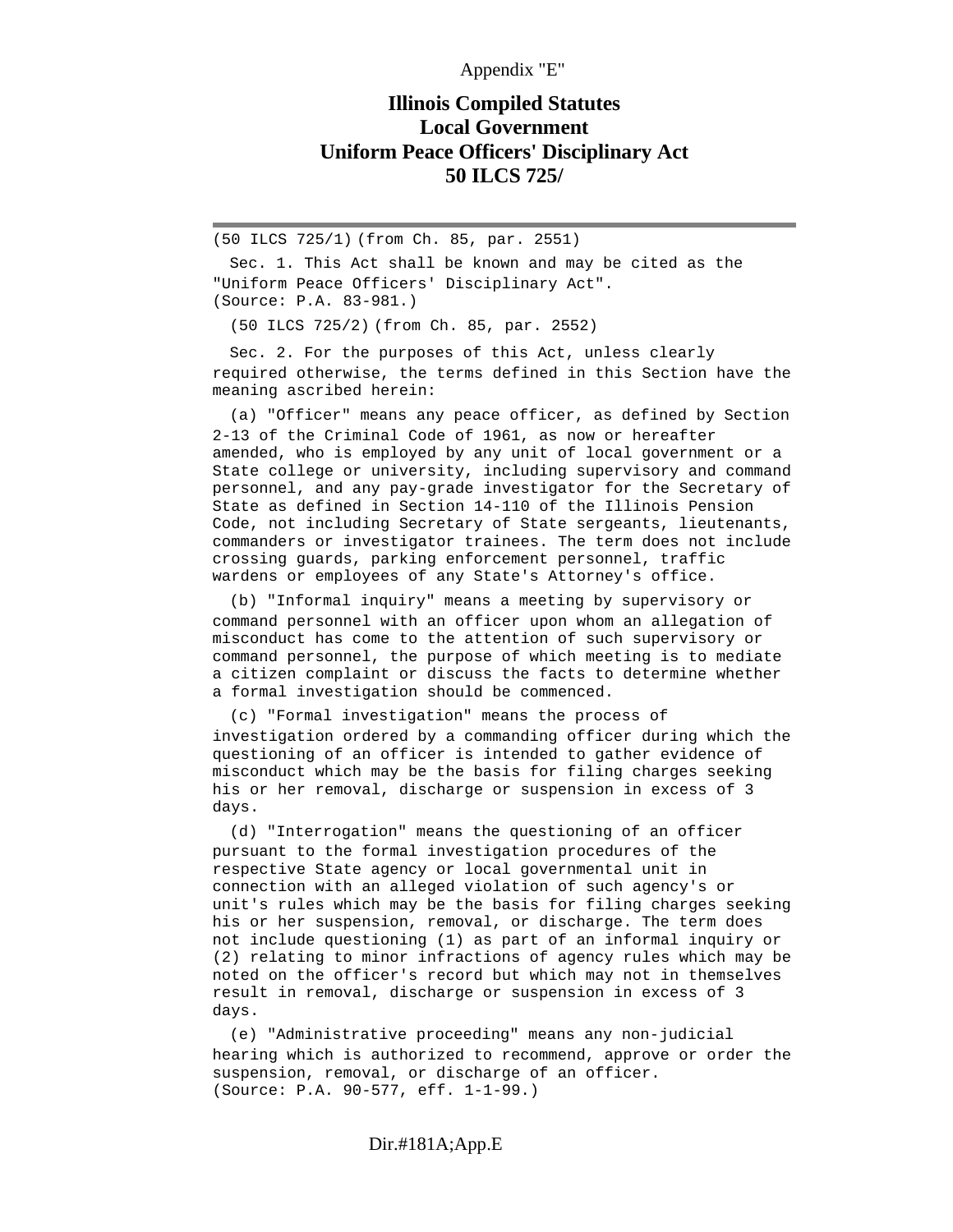(50 ILCS 725/3) (from Ch. 85, par. 2553)

 Sec. 3. Whenever an officer is subjected to an interrogation within the meaning of this Act, the interrogation shall be conducted pursuant to Sections 3.1 through 3.11 of this Act. (Source: P.A. 83-981.)

(50 ILCS 725/3.1) (from Ch. 85, par. 2554) Sec. 3.1. The interrogation shall take place at the facility to which the investigating officer is assigned, or at the precinct or police facility which has jurisdiction over the place where the incident under investigation allegedly occurred, as designated by the investigating officer. (Source: P.A. 83-981.)

(50 ILCS 725/3.2) (from Ch. 85, par. 2555)

 Sec. 3.2. No officer shall be subjected to interrogation without first being informed in writing of the nature of the investigation. If an administrative proceeding is instituted, the officer shall be informed beforehand of the names of all complainants. The information shall be sufficient as to reasonably apprise the officer of the nature of the investigation.

(Source: P.A. 83-981.)

(50 ILCS 725/3.3) (from Ch. 85, par. 2556)

 Sec. 3.3. All interrogations shall be conducted at a reasonable time of day. Whenever the nature of the alleged incident and operational requirements permit, interrogations shall be conducted during the time when the officer is on duty.

(Source: P.A. 83-981.)

(50 ILCS 725/3.4) (from Ch. 85, par. 2557)

 Sec. 3.4. The officer under investigation shall be informed of the name, rank and unit or command of the officer in charge of the investigation, the interrogators, and all persons present during any interrogation except at a public administrative proceeding. (Source: P.A. 83-981.)

(50 ILCS 725/3.5) (from Ch. 85, par. 2558)

 Sec. 3.5. Interrogation sessions shall be of reasonable duration and shall permit the officer interrogated reasonable periods for rest and personal necessities. (Source: P.A. 83-981.)

(50 ILCS 725/3.6) (from Ch. 85, par. 2559)

 Sec. 3.6. The officer being interrogated shall not be subjected to professional or personal abuse, including offensive language. (Source: P.A. 83-981.)

(50 ILCS 725/3.7) (from Ch. 85, par. 2560)

 Sec. 3.7. A complete record of any interrogation shall be made, and a complete transcript or copy shall be made available to the officer under investigation without charge and without undue delay. Such record may be electronically recorded.

(Source: P.A. 83-981.)

Dir.#181A;App.E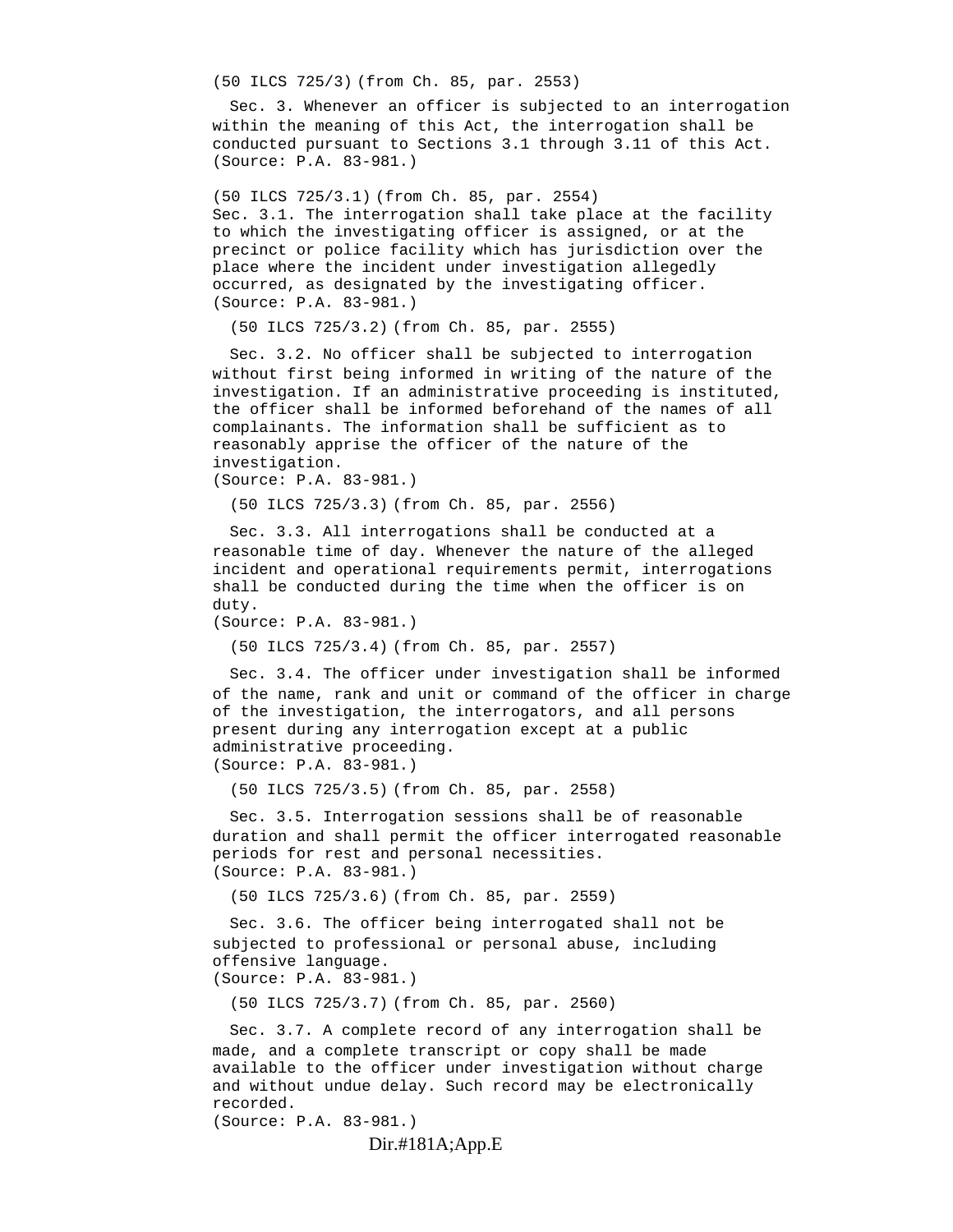(50 ILCS 725/3.8) (from Ch. 85, par. 2561)

Sec. 3.8. Admissions; counsel; verified complaint.

 (a) No officer shall be interrogated without first being advised in writing that admissions made in the course of the interrogation may be used as evidence of misconduct or as the basis for charges seeking suspension, removal, or discharge; and without first being advised in writing that he or she has the right to counsel of his or her choosing who may be present to advise him or her at any stage of any interrogation.

 (b) Anyone filing a complaint against a sworn peace officer must have the complaint supported by a sworn affidavit. (Source: P.A. 93-592, eff. 1-1-04.)

(50 ILCS 725/3.9) (from Ch. 85, par. 2562)

 Sec. 3.9. The officer under investigation shall have the right to be represented by counsel of his or her choosing and may request counsel at any time before or during interrogation. When such request for counsel is made, no interrogation shall proceed until reasonable time and opportunity are provided the officer to obtain counsel.

 If a collective bargaining agreement requires the presence of a representative of the collective bargaining unit during investigations, such representative shall be present during the interrogation, unless this requirement is waived by the officer being interrogated. (Source: P.A. 83-981.)

(50 ILCS 725/3.10) (from Ch. 85, par. 2563)

 Sec. 3.10. Admissions or confessions obtained during the course of any interrogation not conducted in accordance with this Act may not be utilized in any subsequent disciplinary proceeding against the officer. (Source: P.A. 83-981.)

(50 ILCS 725/3.11) (from Ch. 85, par. 2564)

 Sec. 3.11. In the course of any interrogation no officer shall be required to submit to a polygraph test, or any other test questioning by means of any chemical substance, except with the officer's express written consent. Refusal to submit to such tests shall not result in any disciplinary action nor shall such refusal be made part of his or her record. (Source: P.A. 83-981.)

(50 ILCS 725/4) (from Ch. 85, par. 2565)

 Sec. 4. The rights of officers in disciplinary procedures set forth under this Act shall not diminish the rights and privileges of officers that are guaranteed to all citizens by the Constitution and laws of the United States and of the State of Illinois.

(Source: P.A. 83-981.)

(50 ILCS 725/5) (from Ch. 85, par. 2566)

 Sec. 5. This Act does not apply to any officer charged with violating any provisions of the Criminal Code of 1961, or any other federal, State, or local criminal law. (Source: P.A. 83-981.)

(50 ILCS 725/6) (from Ch. 85, par. 2567)

#### Dir.#181A;App.E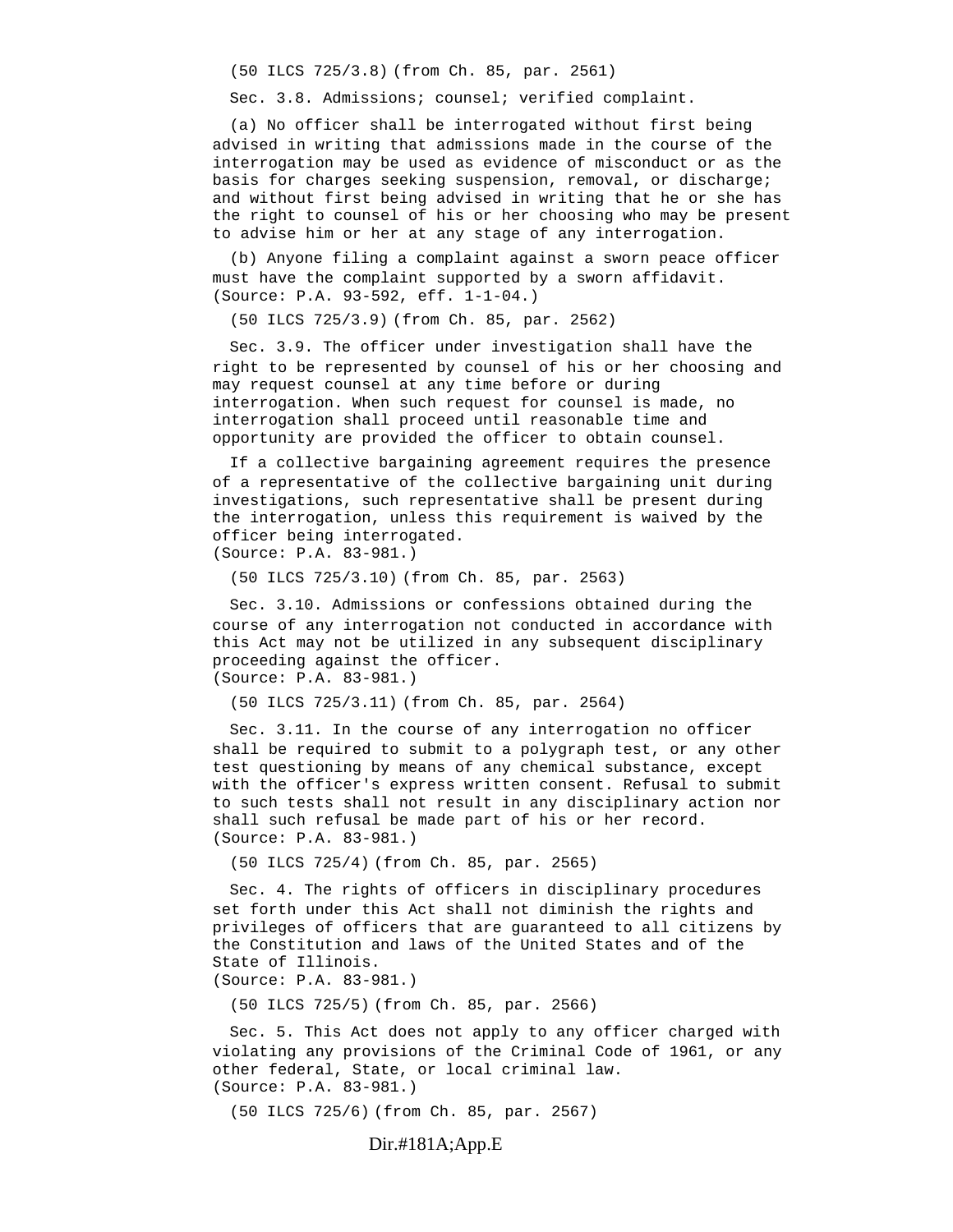Sec. 6. The provisions of this Act apply only to the extent there is no collective bargaining agreement currently in effect dealing with the subject matter of this Act. (Source: P.A. 83-981.)

(50 ILCS 725/7) (from Ch. 85, par. 2568)

 Sec. 7. No officer shall be discharged, disciplined, demoted, denied promotion or seniority, transferred, reassigned or otherwise discriminated against in regard to his or her employment, or be threatened with any such treatment as retaliation for or by reason of his or her exercise of the rights granted by this Act. (Source: P.A. 83-981.)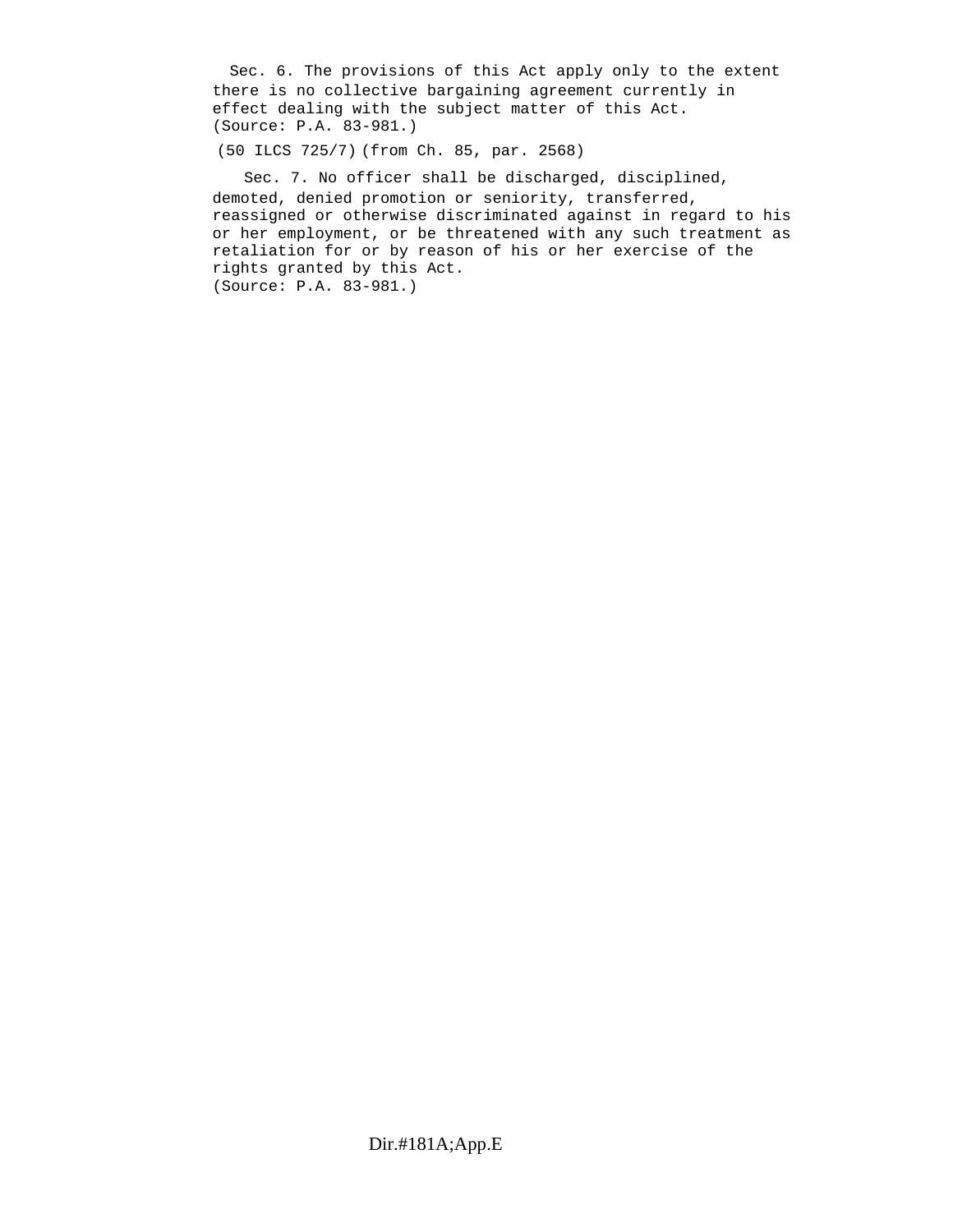# APPENDIX "F" **Hanover Park Police Department**

## **COMPLAINT AFFIDAVIT**

| Citizen's Information: (person making complaint)                                      |                                                                                                                                  |
|---------------------------------------------------------------------------------------|----------------------------------------------------------------------------------------------------------------------------------|
|                                                                                       |                                                                                                                                  |
| <b>Complaint Information:</b>                                                         |                                                                                                                                  |
|                                                                                       |                                                                                                                                  |
|                                                                                       |                                                                                                                                  |
|                                                                                       |                                                                                                                                  |
|                                                                                       |                                                                                                                                  |
| <b>Describe the basis for your complaint:</b> (attach additional pages if necessary)  |                                                                                                                                  |
|                                                                                       |                                                                                                                                  |
|                                                                                       |                                                                                                                                  |
|                                                                                       |                                                                                                                                  |
|                                                                                       |                                                                                                                                  |
|                                                                                       |                                                                                                                                  |
| against a sworn peace officer must have the complaint supported by a sworn affidavit. | Section 3.8(b) of the Uniform Peace Officers' Disciplinary Act requires that anyone filing a complaint                           |
| <b>State of Illinois</b><br>County of $\_\_\_\_\_\_\_\_\_\_\_$                        |                                                                                                                                  |
| specifically stated that I believe to be true.                                        | Print name of complainant<br>that the statements set forth in this complaint are true, correct and complete except as to matters |
|                                                                                       |                                                                                                                                  |
| Signature of complainant                                                              | Date                                                                                                                             |
|                                                                                       |                                                                                                                                  |
|                                                                                       |                                                                                                                                  |
|                                                                                       |                                                                                                                                  |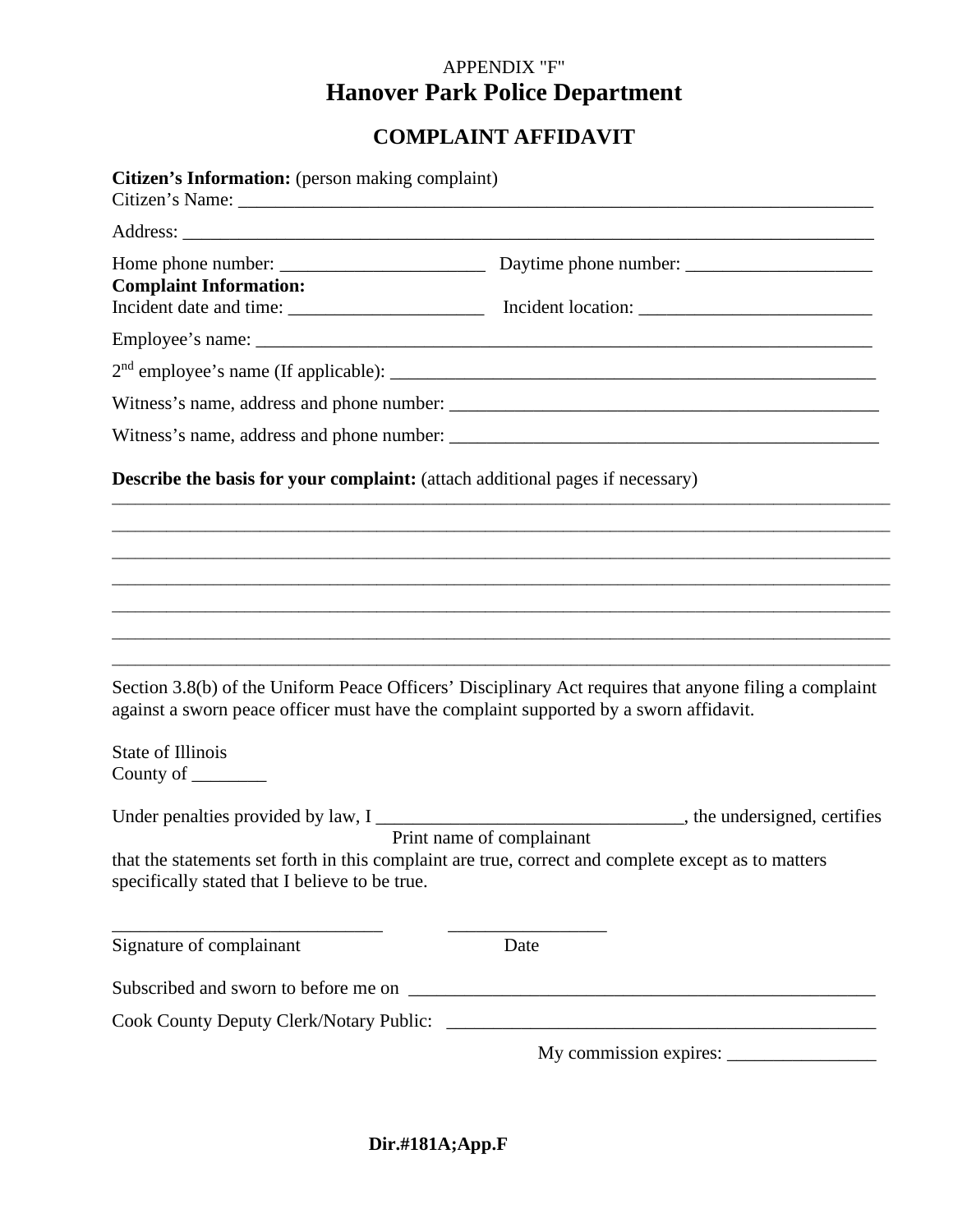## APPENDIX "G"

## HANOVER PARK POLICE DEPARTMENT

## SWORN OFFICER NOTIFICATION OF INTERROGATION

TO: The DATE AND TIME GIVEN:

FROM:\_\_\_\_\_\_\_\_\_\_\_\_\_\_\_\_\_\_\_\_\_\_\_\_\_\_\_\_\_\_

The law provides that you be advised of the following:

- 1. Any admission made in the course of this hearing, interrogation, or examination may be used as the basis for charges seeking your removal or discharge or suspension in excess of three (3) days.
- 2. You have the right to counsel or your choosing to be present with you to advise you at this hearing, interrogation, or examination; and you may consult with him/her as you desire.
- 3. You have a right to be given a reasonable time to obtain counsel of your own choosing.
- 4. You have no right to remain silent. You have an obligation to truthfully answer questions put to you. You are advised that your statements or responses constitute an official police report.
- 5. If you refuse to answer any question put to you, you will be ordered by a superior officer to answer the question.
- 6. If you persist in your refusal after the order has been given to you, you are advised that such refusal constitutes a violation of the Policies and Procedures of the Hanover Park Police Department and will serve as a basis for which disciplinary action will be sought.
- 7. You are further advised that any admission made by you during the course of this hearing, interrogation, or examination cannot be used against you in a subsequent criminal proceeding.
- 8. A complete transcript or copy shall be made available to you of the interrogation without charge and without undue delay. Such record may be electronically recorded.

I have read, and hereby acknowledge receipt of notice of the administrative proceedings rights.

\_\_\_\_\_\_\_\_\_\_\_\_\_\_\_\_\_\_\_\_\_\_\_\_\_\_\_\_\_\_\_\_\_\_\_\_\_ \_\_\_\_\_\_\_\_\_\_\_\_\_\_\_\_\_\_\_\_\_\_\_\_\_\_\_\_\_

Signature Date/Time

Witnesses: \_\_\_\_\_\_\_\_\_\_\_\_\_\_\_\_\_\_\_\_\_\_\_\_\_\_

 $\overline{\phantom{a}}$  , which is a set of the set of the set of the set of the set of the set of the set of the set of the set of the set of the set of the set of the set of the set of the set of the set of the set of the set of th

Copy: 1 - Deputy Chief of Operations 1 - Accused Member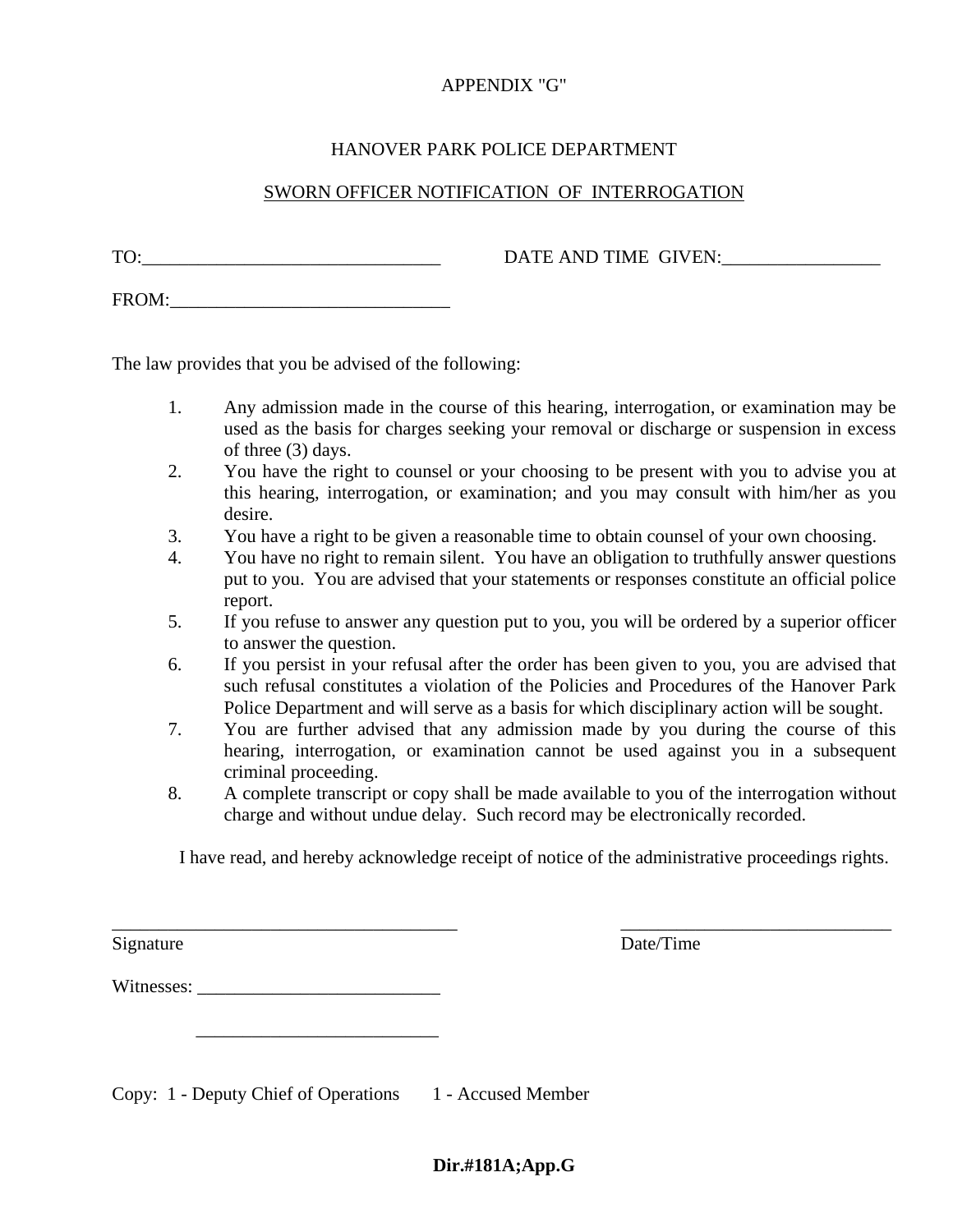#### APPENDIX "H"

#### HANOVER PARK POLICE DEPARTMENT

## CIVILIAN EMPLOYEE NOTIFICATION OF INTERROGATION

TO: TO: THE SIVEN: TO: THE SIVEN:

FROM:\_\_\_\_\_\_\_\_\_\_\_\_\_\_\_\_\_\_\_\_\_\_\_\_\_\_\_\_\_\_

The law provides that you be advised of the following:

- 1. Any admission made in the course of this hearing, interrogation, or examination may be used as the basis for charges seeking your removal or discharge or suspension in excess of three (3) days.
- 2. You have no right to remain silent. You have an obligation to truthfully answer questions put to you. You are advised that your statements or responses constitute an official police report.
- 3. If you refuse to answer any question put to you, you will be ordered by a superior officer to answer the question.
- 4. If you persist in your refusal after the order has been given to you, you are advised that such refusal constitutes a violation of the Policies and Procedures of the Hanover Park Police Department and will serve as a basis for which disciplinary action will be sought.
- 5. You are further advised that any admission made by you during the course of this hearing, interrogation, or examination cannot be used against you in a subsequent criminal proceeding.
- 6. A complete transcript or copy shall be made available to you of the interrogation without charge and without undue delay. Such record may be electronically recorded.

I have read, and hereby acknowledge receipt of notice of the administrative proceedings rights.

 $\overline{\phantom{a}}$  , and the contract of the contract of the contract of the contract of the contract of the contract of the contract of the contract of the contract of the contract of the contract of the contract of the contrac

Signature Date/Time

Witnesses:

 $\frac{1}{2}$  ,  $\frac{1}{2}$  ,  $\frac{1}{2}$  ,  $\frac{1}{2}$  ,  $\frac{1}{2}$  ,  $\frac{1}{2}$  ,  $\frac{1}{2}$  ,  $\frac{1}{2}$  ,  $\frac{1}{2}$  ,  $\frac{1}{2}$  ,  $\frac{1}{2}$  ,  $\frac{1}{2}$  ,  $\frac{1}{2}$  ,  $\frac{1}{2}$  ,  $\frac{1}{2}$  ,  $\frac{1}{2}$  ,  $\frac{1}{2}$  ,  $\frac{1}{2}$  ,  $\frac{1$ 

Copy: 1 - Deputy Chief of Operations 1 - Accused Member